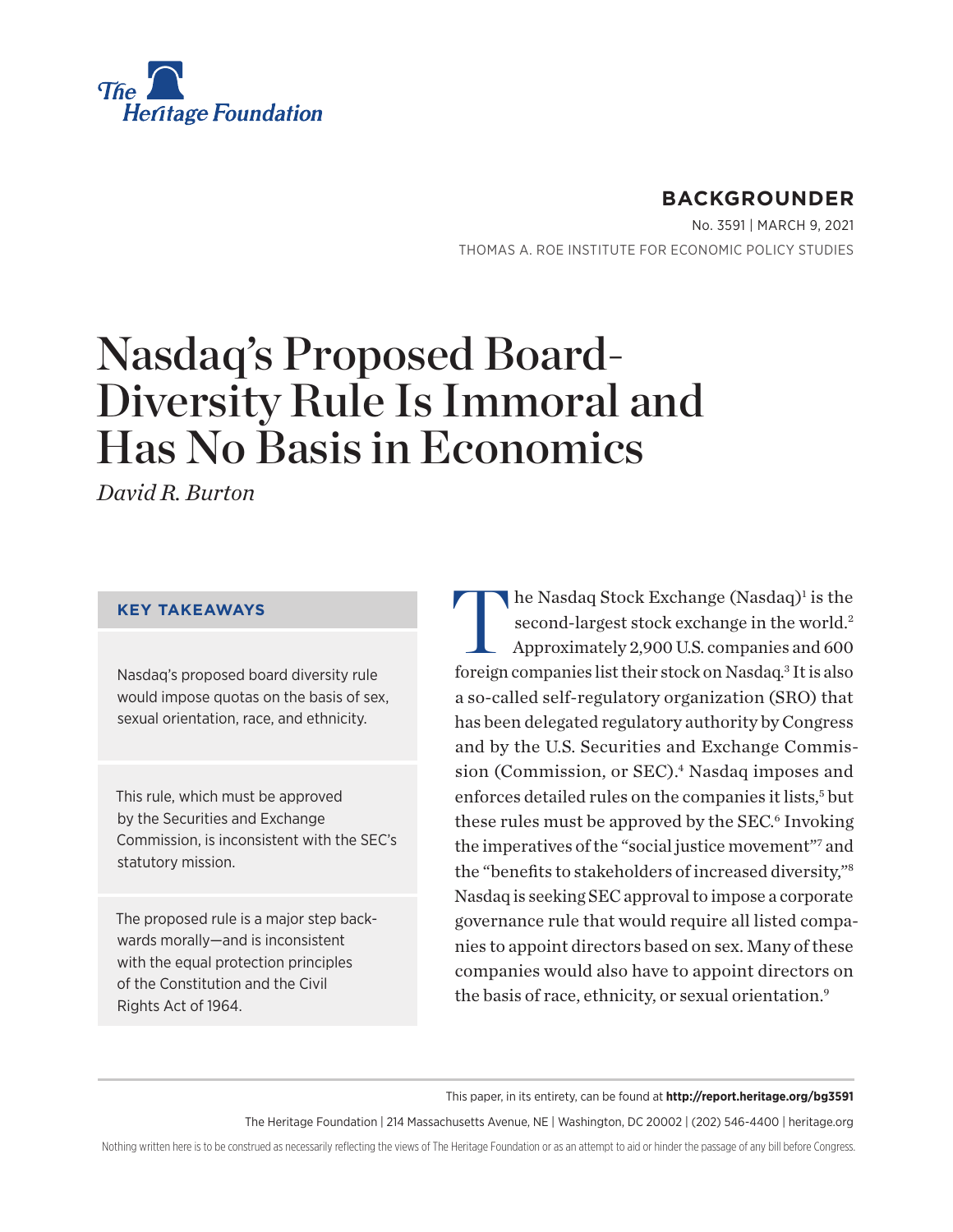Specifically, Nasdaq is proposing to require each of its listed companies, subject to certain exceptions, to provide statistical information regarding "diversity" among the members of its board, and to either have, or explain why it does not have, at least two "diverse" directors on its board.<sup>10</sup> "Diverse" would mean a director who self-identifies as female (without regard to the individual's designated sex at birth), an under-represented minority, or LGBTQ+. Nasdaq defines an underrepresented minority as black or African American, Hispanic or Latinx, Asian, Native American or Alaska Native, Native Hawaiian or Pacific Islander, or two or more races or ethnicities.<sup>11</sup>

The Securities and Exchange Commission should disapprove this proposed Nasdaq rule change. If it does not disapprove the proposed rule, it should institute proceedings regarding the proposed rule.<sup>12</sup> If the commission does not disapprove the rule, then Congress should prohibit securities regulations, including those promulgated by SROs, that discriminate on the basis of race, ethnicity, or sex.

## Nasdaq's Cloaked Intentions

Nasdaq's submission to the commission is a façade designed to cloak its political "social justice" objectives in the language of economics and securities regulation. Nasdaq's presentation of the empirical literature blatantly misrepresents that literature. Many of the "studies" or statements it selectively cites rely on nothing more than unsubstantiated political preferences. The actual empirical, peer-reviewed economics literature is highly inconclusive—with most studies showing little or no discernable effect on financial performance due to the sexual, racial, or ethnic composition of corporate boards. All serious surveys of the literature reach this conclusion.

This should be unsurprising since sex, race, and ethnicity have nothing to do with competence. There are a few studies that find either positive or negative effects, but the effects are small. A thorough examination of the literature and of the materials cited in Nasdaq's submission shows that its empirical assertions have virtually no basis in the literature. Furthermore, it misrepresents the content of some of the few supporting studies that are peer reviewed. Its submission is deeply misleading.

**Stakeholder Theory.** Nasdaq also embraces the stakeholder theory of business purpose in which shareholders, rather than being treated as the owners of the business, are reduced to just one more corporate interest group to be placated by a powerful and largely unaccountable management.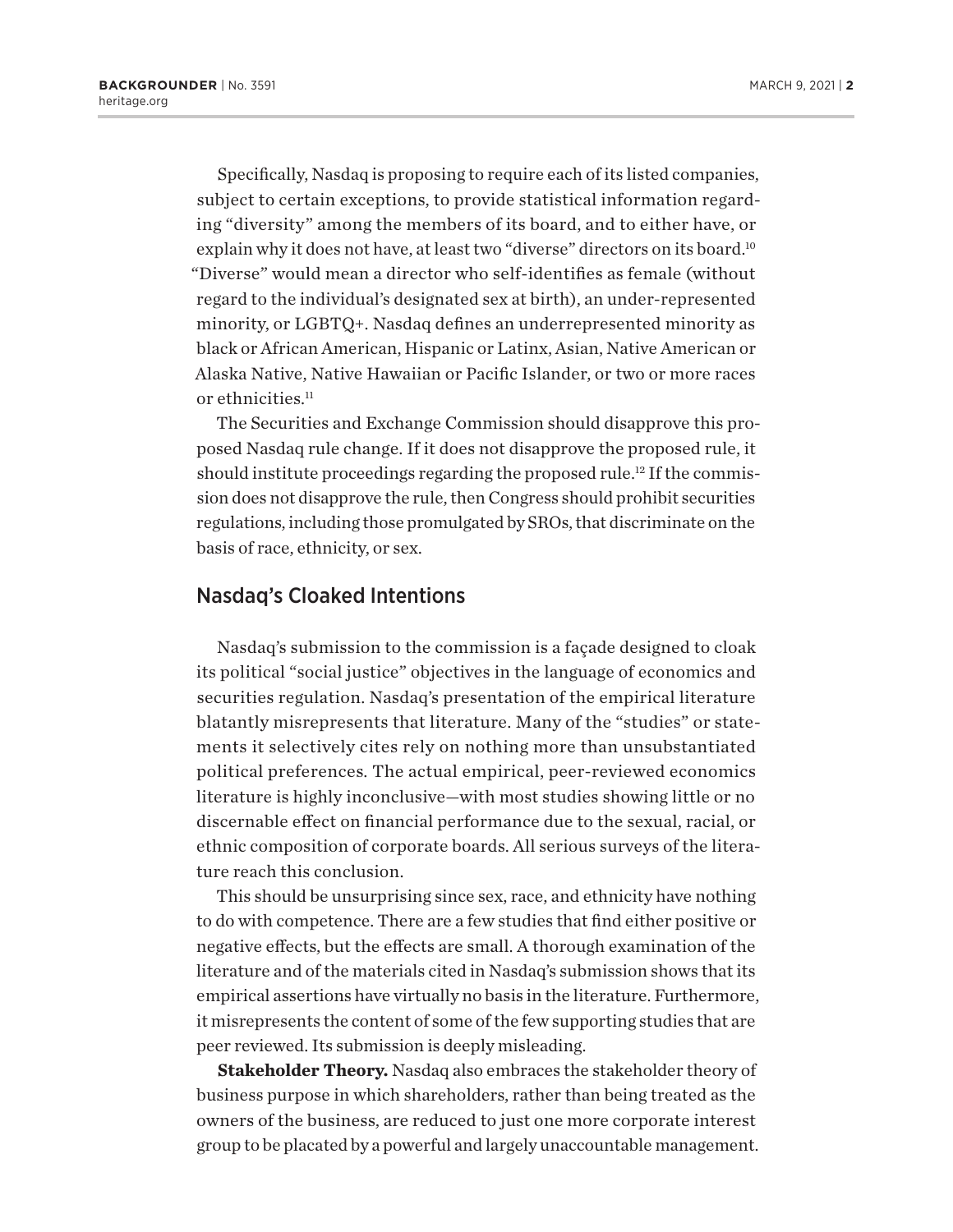The proposed rule is inconsistent with the Commission's statutory mission.13 The proposed rule neither protects investors, nor promotes the maintenance of fair, orderly, and efficient markets, nor facilitates capital formation.

**Civil Rights and Equal Protection.** The proposed rule is inconsistent with the principles underpinning the Civil Rights Act of 1964<sup>14</sup> which makes it an unlawful employment practice for an employer to "limit, segregate, or classify his employees…because of such individual's race, color, religion, sex, or national origin." It is also a violation of the equal protection principles of the United States Constitution.15 Quotas, such as those instituted by the rule, are particularly suspect constitutionally.16

The discussion below does not aspire to be an exhaustive discussion of the complex Supreme Court jurisprudence regarding equal protection under the Fifth and Fourteenth Amendments, disparate impact, or the Civil Rights Act. It should, however, give policymakers pause regarding three things.

- The legal issues raised by the proposed rule are far outside the Commission's technical competence or its mission.
- The ethical issues raised by the proposed rule—which would affirmatively discriminate on the basis of sex, race, and ethnicity are profound.
- Although the outcome of potential litigation is unclear, the proposed rule may well be successfully challenged in court on both constitutional and Civil Rights Act grounds. As discussed below, this will turn on whether Nasdaq as a regulator is deemed a state actor and whether directors are deemed employees for purposes of the Civil Rights Act. If either of these determinations are made, the rule will likely be held invalid. Moreover, there is no doubt that the Commission is subject to the equal protection provisions of the constitution.

**Altering the Narrative.** Many, perhaps most, of the proponents of diversity, inclusion, social justice, critical race theory, multiculturism, and identity politics reject (in their words) "the very foundations of the liberal order, including equality theory, legal reasoning, Enlightenment rationalism, and neutral principles of constitutional law."17 They are engaged in a systematic and sustained effort to effectively change our national ethos from *E Pluribus Unum* to *De Uno, Multis*. 18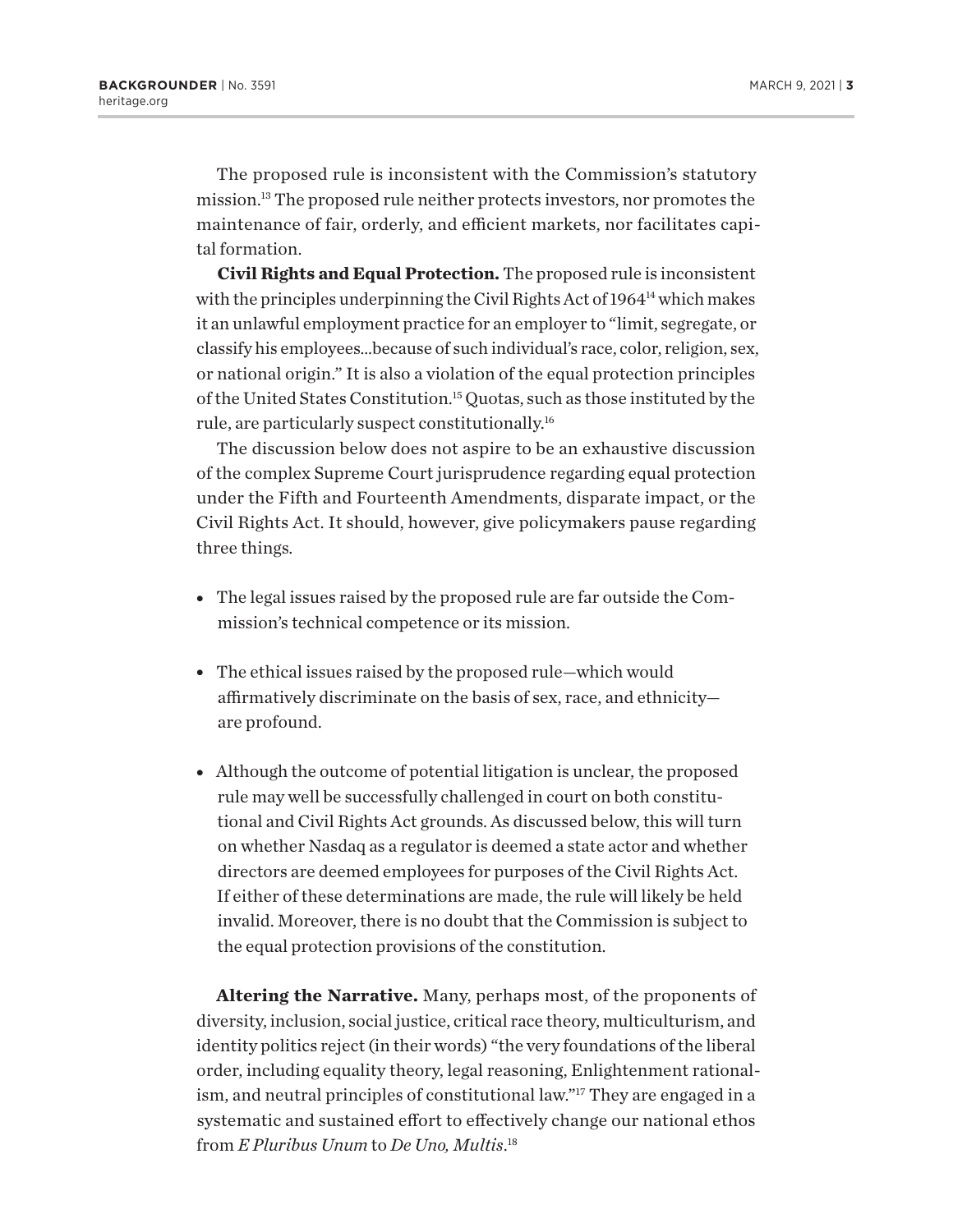They seek to alter the "narrative" and to make sex, race, ethnicity, and sexual orientation central to law, public policy, and our self-understanding instead of individual achievement, merit, talent, and the content of our character. They actively seek to discriminate on the basis of sex, race, ethnicity, or sexual orientation rather than achieve a society in which such discrimination is unlawful and rare. They seek a *faux* diversity measured by group identity, determined largely by immutable characteristics—rather than true diversity that accounts for the rich tapestry of human experience. They seek to subordinate individual merit to group identity. The SEC should not go down this dubious path.

The Nasdaq proposed rule rests on a faulty premise. Nasdaq falsely asserts that shareholders are demanding the corporations that they own to discriminate on the basis of sex, race, ethnicity, or sexual orientation. Shareholders are free to instruct management to do so or to pursue other environmental, social, or governance (ESG) or social justice objectives via shareholder resolutions. When afforded the opportunity to do so, however, they rarely do. According to *Proxy Review*, "None of the seven proposals on the subject [board diversity] that went to votes last year [2019] earned more than 3 percent" of the votes cast.<sup>19</sup>

NASDAQ's reliance on self-identification for board-diversity disclosures raises liability concerns with respect to misrepresentations under the antifraud and reporting provisions of the federal securities laws. A person who is a Caucasian male is objectively not a female Native American, whether he "self-identifies" as a female Native American or not.

**Redefining the Purpose of Business.** The true agenda of social justice advocates, apparently including Nasdaq management, is to remake the purpose of business. Traditionally, the purpose of a business has been to earn a return for its owners by cost-effectively combining the capital and entrepreneurial spirit of its founders and owners with the labor and talent of its employees in a competitive environment to satisfy the wants and needs of its customers. The relationship between owners, management, workers, suppliers, and customers are (subject to certain broad constraints imposed by law) privately decided and voluntary.

With increasing stridency, there is a major effort under way to redefine the purpose of businesses to achieve various social or political objectives unrelated to earning a return, satisfying customers, or treating workers or suppliers fairly. This is being done under the banner of social justice; corporate social responsibility (CSR); stakeholder theory; environmental, social and governance (ESG) criteria; socially responsible investing (SRI); sustainability; diversity; business ethics;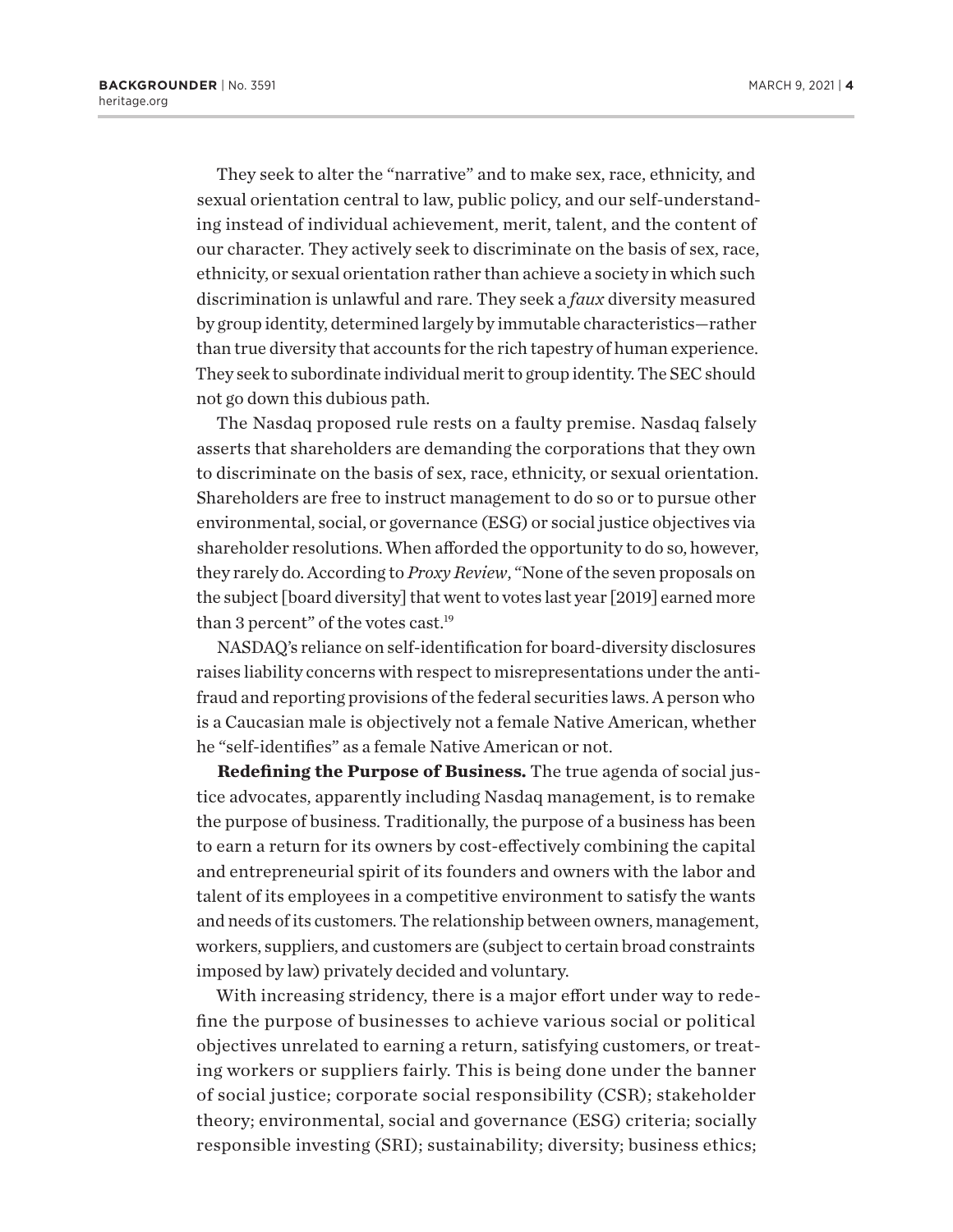common-good capitalism; or corporate actual responsibility.<sup>20</sup> These new objectives would be enforced by various means, including, as is the case here, regulation.

If successful, these attempts to redefine the purpose of business would have marked adverse social consequences. To wit:

- Management would be even less accountable to anyone since the metrics of success will become highly amorphous and constantly changing.
- Businesses would become less productive and less competitive. Jobs would be lost, and wages would grow more slowly.
- The social welfare cost of going down this road would be considerable.<sup>21</sup>
- It is also one more major step toward the federalization of corporate governance.
- Last, if the SEC chooses to countenance diversity statistical reporting, it should require reporting of types of diversity that are more relevant to business success than the immutable racial, ethnic, or sexual characteristics of its directors.

## The Purpose of the Commission and the Securities Laws

The mission of the SEC is to "protect investors, maintain fair, orderly, and efficient markets, and facilitate capital formation."22 The proposed rule does not further these objectives. The proposed rule is beyond the scope of the Commission's statutory charge.<sup>23</sup>

**Protecting Investors.** The proposed rule does not protect investors in any sense. It does not increase their returns or protect them from losses. It does not protect them from fraud or misrepresentation. It does not protect them from an unaccountable management or board of directors acting in its own interest or pursuing political or social objectives at the expense of investors. Investors may require management and the board to implement board diversity (as defined by the proposed rule or in a similar fashion), but when afforded the opportunity to do so, they do not.<sup>24</sup> Moreover, a very high percentage of the shareholder proposals submitted are submitted by government pension funds in their capacity as shareholders for political reasons.25 Neither does the rule further fair, orderly, and efficient markets nor facilitate capital formation.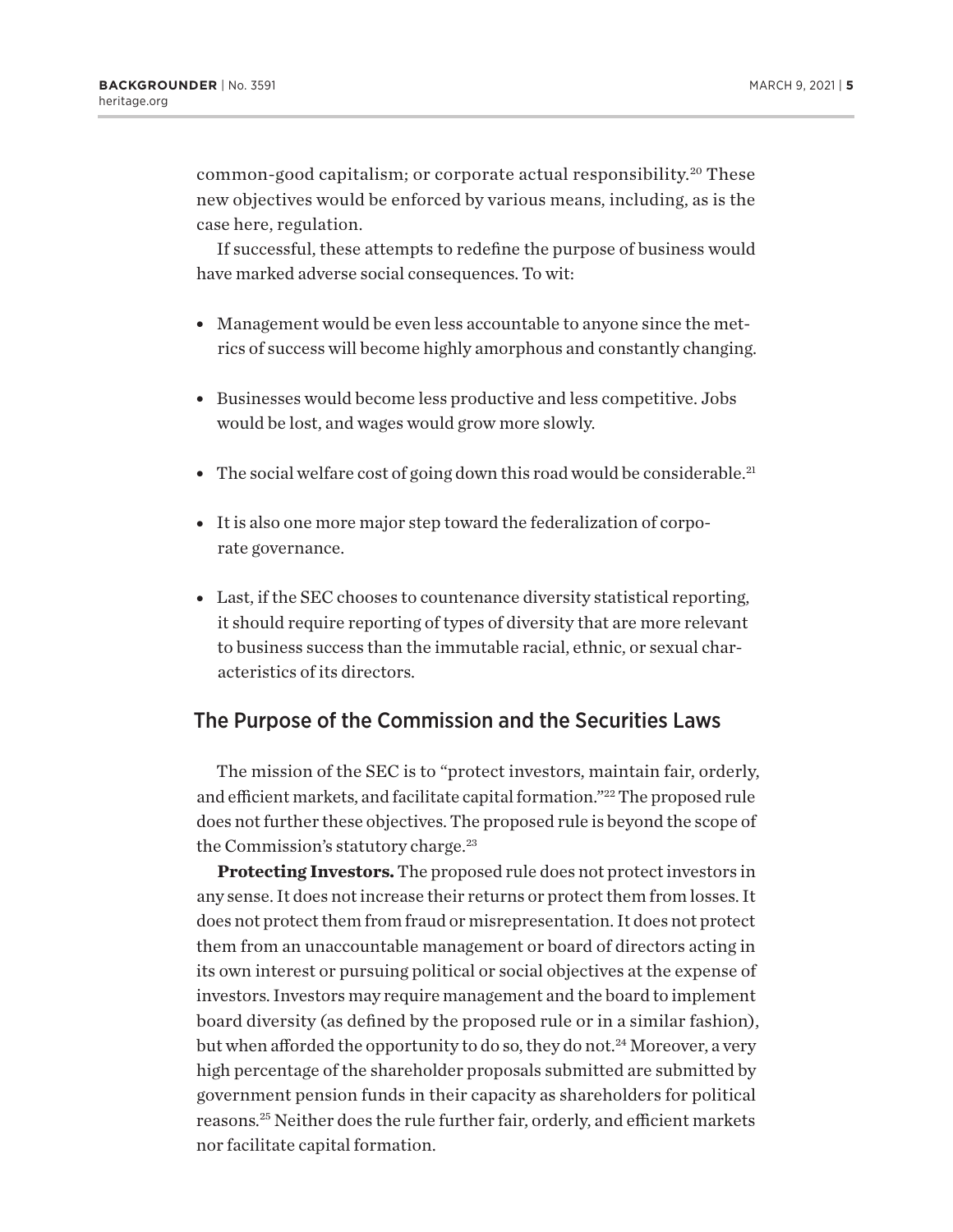As discussed in detail below, the empirical literature has been misrepresented by Nasdaq. Moreover, if, as Nasdaq claims, diversity requirements (as defined by Nasdaq) are such an obvious and simple way to increase returns, then boards, management, and shareholders require no regulatory mandate to adopt them because it would be in their own financial interest to do so. The fact that Nasdaq feels compelled to mandate diversity, as it defines it, belies the argument that it is in investors' best interest. The rule represents an attempt to pursue political or social objectives unrelated to the Commission mission and likely to be detrimental to investor interests.

To date, the Commission has only required diversity reporting in a responsible fashion.<sup>26</sup> It has not mandated quotas; has acknowledged that there are many kinds of diversity that may be relevant in selecting directors; and has only required diversity reporting (in the Nasdaq sense) to the extent a reporting company has actually relied on these criteria. It should not go down the path that Nasdaq is asking it to take.

**Anti-Fraud and Reporting.** NASDAQ's reliance on self-identification for board diversity disclosures raises liability concerns with respect to misrepresentations under the anti-fraud and reporting provisions of the federal securities laws. A person who is a Caucasian male is objectively not a female Native American, whether he "self-identifies" as a female Native American or not.

## Nasdaq Misrepresents the Economics Literature

There are strong theoretical reasons to doubt that a general mandate of a particular board composition by sex, race ethnicity, or sexual orientation would improve financial performance.

- 1. Most importantly, to the extent that a particular board composition is likely to improve financial performance, a company is likely to pursue that composition on its own initiative without any mandate. A company that purposely does not take advantage of talented, qualified women and minorities places itself at a competitive disadvantage and also risks anti-discrimination lawsuits, enforcement actions, and reputational damage.27
- 2. It is highly implausible that regulators will select a mandated board composition that is best for all reporting companies.28 For example, it is highly implausible that the board composition of a retailer focusing on women's fashion or food products directed at minorities should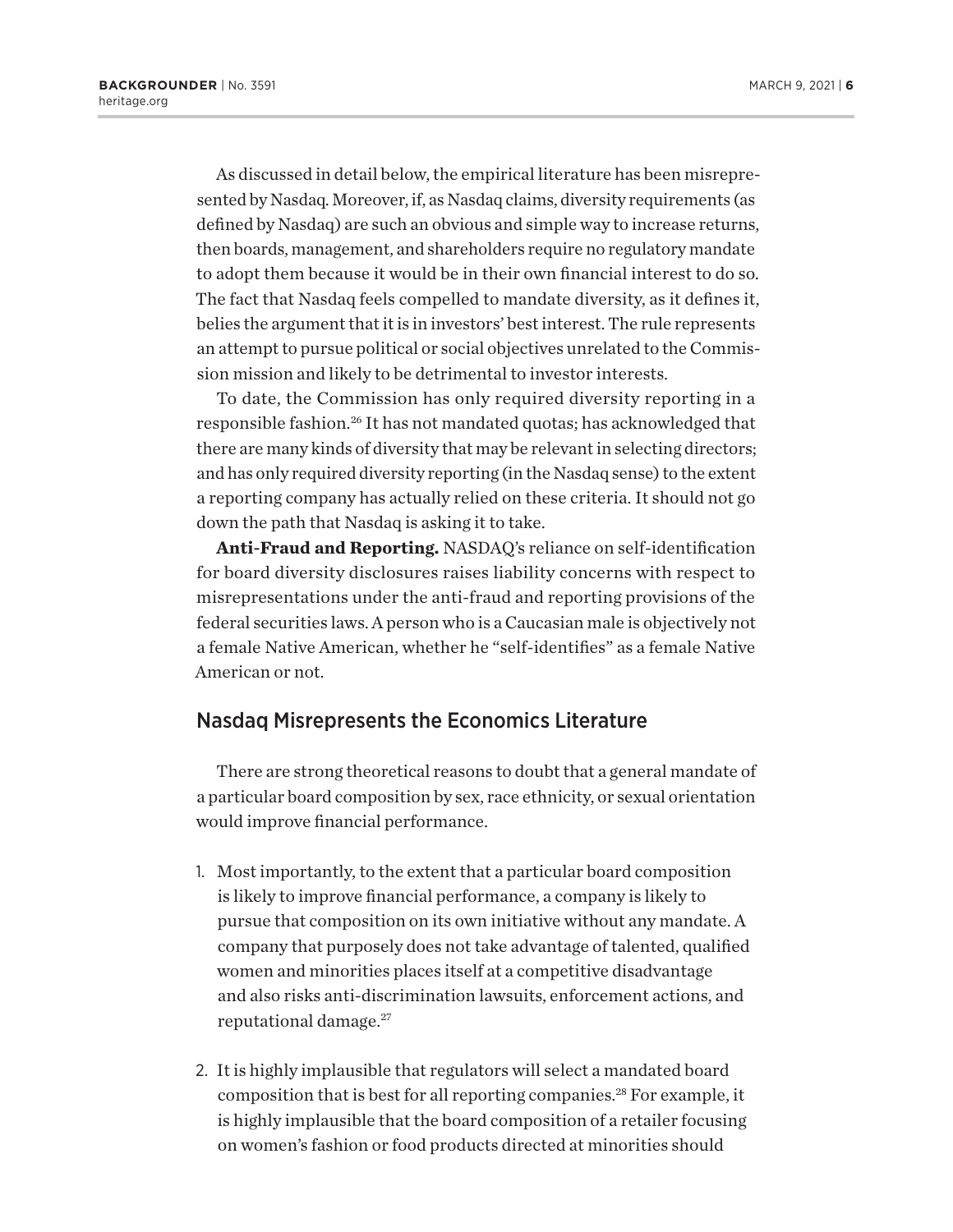have the same board composition as, for example, an oil and gas exploration company or a pharmaceutical company.

This *Backgrounder* does not take a position on whether, as an empirical matter, a particular board composition measured by the sex, race, ethnicity, or sexual orientation improves or degrades corporate financial performance. Nor does it take a position on whether a particular board composition measured by other kinds of diversity (such as a director's expertise, experience, approach to business, or business philosophy, educational background, socio-economic background, ethical views, political views, integrity, geographic location, and so on) improves or degrades corporate financial performance. The empirical literature allows no such conclusion. Given the complexity and heterogeneity of modern business, it probably never will. It is, in the author's judgment, virtually certain that the proper board composition varies depending on the business—and that this decision is best left to the private sector.

**Misrepresentation of the Economics Literature.** Nasdaq's presentation of the empirical literature blatantly misrepresents the literature. Many of the "studies" or statements it selectively cites really rely on nothing more than unsubstantiated political preferences. The actual empirical economics literature is highly inconclusive—with most showing little or no discernable effect based on sexual, racial, or ethnic board composition. Virtually all serious surveys of the literature reach this conclusion. This should be unsurprising since sex, race, and ethnicity have nothing to do with competence.

There are a few studies that find either positive or negative effects. A thorough examination of the literature and of the materials cited in Nasdaq's submission shows that its empirical assertions have virtually no basis in the literature. Furthermore, it misrepresents the content of some of the few peer-reviewed supporting studies. Its submission to the Commission is deeply misleading.

W. Gary Simpson, David A. Carter, and Frank D'Souza found that the evidence for the business case for women directors is mixed and tends to support the view that the ability of women directors to influence profitability and shareholder value is contingent on the specific circumstances of each company.29 Deborah L. Rhode and Amanda K. Packel, in an article sympathetic to diversity requirements, conducted a reasonably comprehensive review of the literature up to 2014 and found that "[i]n sum, the empirical research on the effect of board diversity on firm performance is inconclusive, and the results are highly dependent on methodology."30 The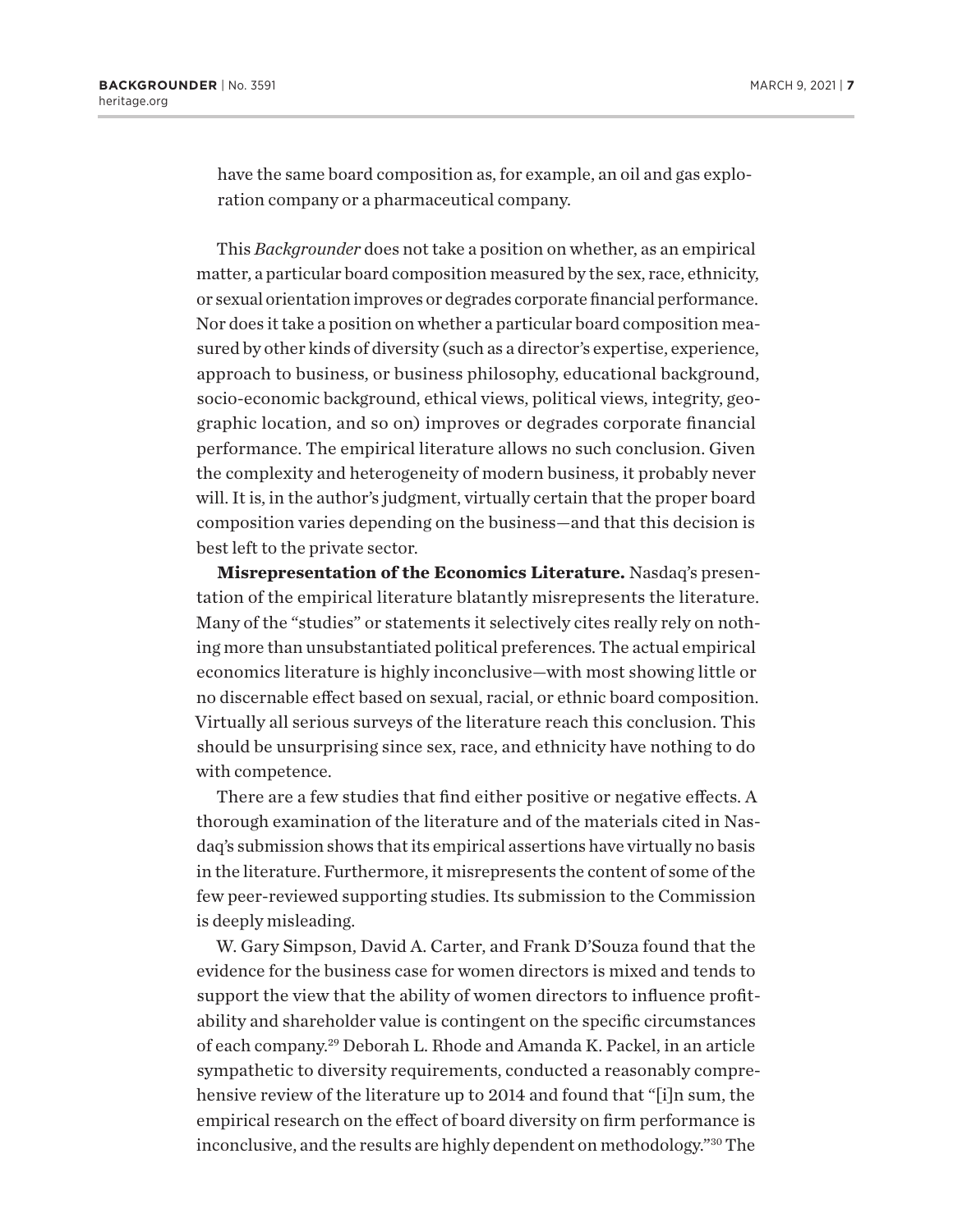Government Accountability Office study cited by Nasdaq did a very limited survey of the research and found that "[s]ome research has found that gender diverse boards may have a positive impact on a company's financial performance, but other research has not. These mixed results depend, in part, on differences in how financial performance was defined and what methodologies were used."31

A 2015 systematic literature search by Jan Luca Pletzer, Romina Nikolova, Karina Karolina Kedzior, and Sven Constantin Voelpel, involving data from 20 studies on 3,097 companies published in peer-reviewed academic journals found that "the mere representation of females on corporate boards is not related to firm financial performance if other factors are not considered."32 Alice H. Eagly in her article "When Passionate Advocates Meet Research on Diversity, Does the Honest Broker Stand a Chance?" wrote:

To illustrate the chasm that can develop between research findings and advocates' claims, this article addresses two areas: (a) the effects of the gender diversity of corporate boards of directors on firms' financial performance[,] and (b) the effects of the gender and racial diversity of workgroups on group performance. Despite advocates' insistence that women on boards enhance corporate performance and that diversity of task groups enhances their performance, research findings are mixed, and repeated meta-analyses have yielded average correlational findings that are null or extremely small.<sup>33</sup>

Researchers David A. Carter, Frank P. D'Souza, Betty J. Simkins, and W. Gary Simpson did not find "a significant relationship between the gender or ethnic diversity of the board, or important board committees, and financial performance for a sample of major US corporations."34 Jens Hagendorff and Kevin Keasey found:

[P]ositive announcement returns to mergers approved by boards whose members are diverse in terms of their occupational background. By contrast, age and tenure diversity are associated with wealth losses surrounding acquisition announcements, while gender diversity does not lead to measurable value effects.<sup>35</sup>

Nuria Reguera Alvarado, Joaquina Laffarga Briones, and Pilar de Fuentes Ruiz found that "[g]ender diversity and business success are not related."36

Renée B. Adams and Daniel Ferreira found that "the average effect of gender diversity on firm performance is negative" and that their results suggest that mandating gender quotas for directors can reduce firm value for well-governed firms.37 Kenneth Robinson Ahern and Amy Dittmar found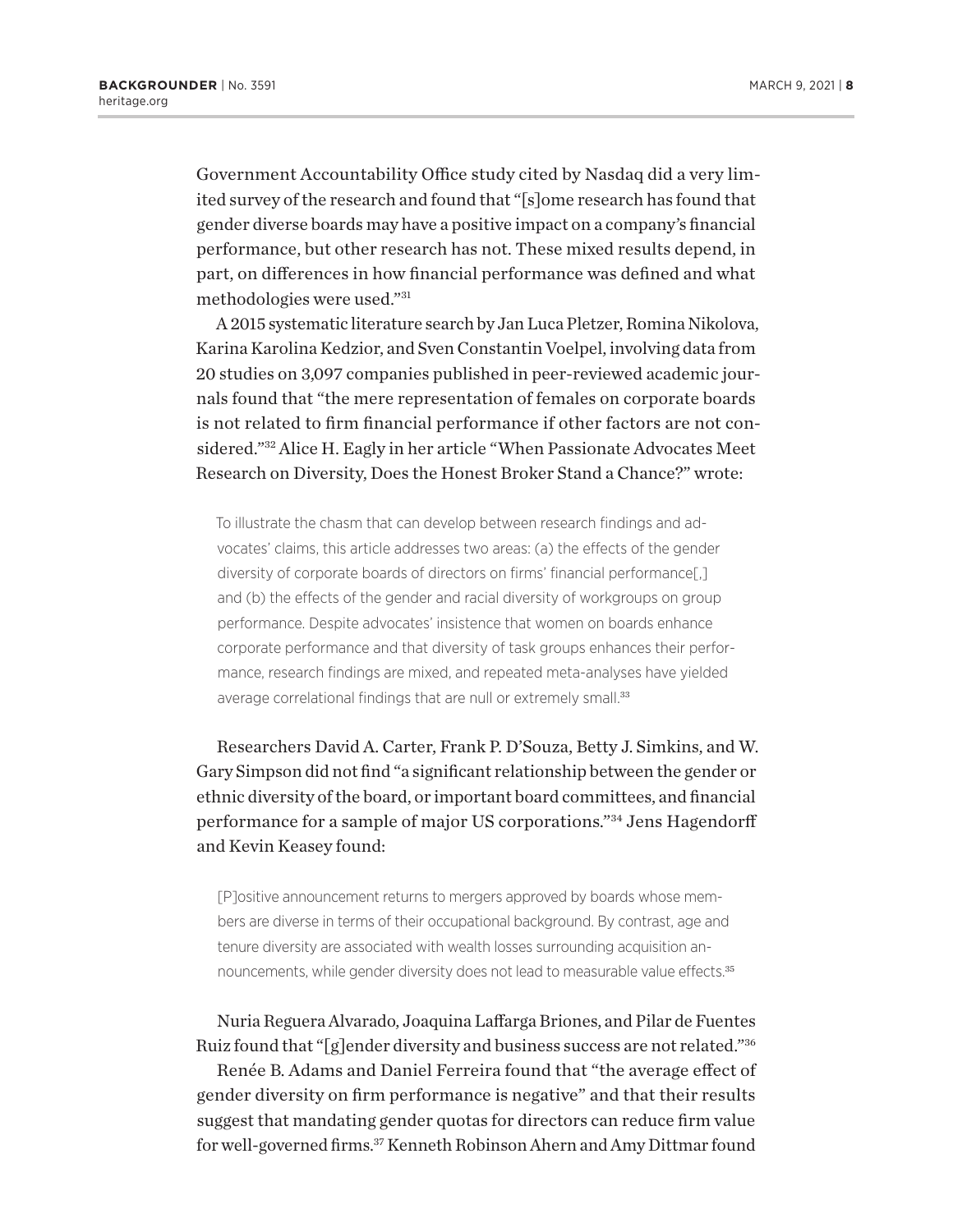that the 2003 mandate that 40 percent of Norwegian firms' directors be women caused a significant drop in the stock price at the announcement of the law and a large decline in Tobin's Q over the following years. (Tobin's Q is, generally, the market value of a company divided by its assets' replacement cost.) The quota led to younger and less experienced boards, increases in leverage and acquisitions, and deterioration in operating performance.<sup>38</sup> Harald Dale-Olsen, Pal Schone, and Mette Verner published a paper in *Feminist Economics* arguing that the "impact of the [Norwegian] reform on firm performance is negligible."39

Daehyun Kim and Laura T. Starks found that "gender diversity in corporate boards could improve firm value because of the contributions that women make to the board by offering specific functional expertise, often missing from corporate boards. The additional expertise increases board heterogeneity," which can increase firm value.<sup>40</sup> Maelia Bianchi and George Latridis "found that companies with a higher proportion of women on their boards outperform those with a lower proportion in terms of return on sales and EBITDA [earnings before interest, taxes, depreciation, and amortization] margin."41 Collins G. Ntim found that the South African stock market values diversity, but values ethnic diversity more than gender diversity.42

The study "Board Diversity, Firm Risk, and Corporate Policies" by Gennaro Bernile, Vineet Bhagwat, and Scott E. Yonker<sup>43</sup> is seriously mischaracterized by Nasdaq.44 The study results "suggest that no single component of the diversity index drives our baseline inferences concerning the effect of aggregate board diversity." Additionally, "[i]n particular, we construct an index for demographic diversity, based on age, gender, and ethnicity, and one for cognitive diversity, based on educational background, financial expertise, and outside board experience. We then repeat the tests reported in Table 3 for each separate index. The OLS [ordinary least squares] estimates in Panel C suggest that firm risk covaries negatively with board diversity along both the demographic and cognitive dimensions."45 In other words, the study does not support, as claimed, the Nasdaq conception of diversity.

A thorough examination of the literature and of the materials cited in Nasdaq's submission shows that its empirical assertions have virtually no basis in the literature. Its submission is deeply misrepresentative.

**Correlation and Causation.** In addition, Nasdaq seems not to grasp the difference between correlation and causation. Even if there were a correlation between improved financial performance and board diversity (as defined by Nasdaq)—and the empirical literature does not even come close to supporting such a conclusion—that does not imply causation. In fact, a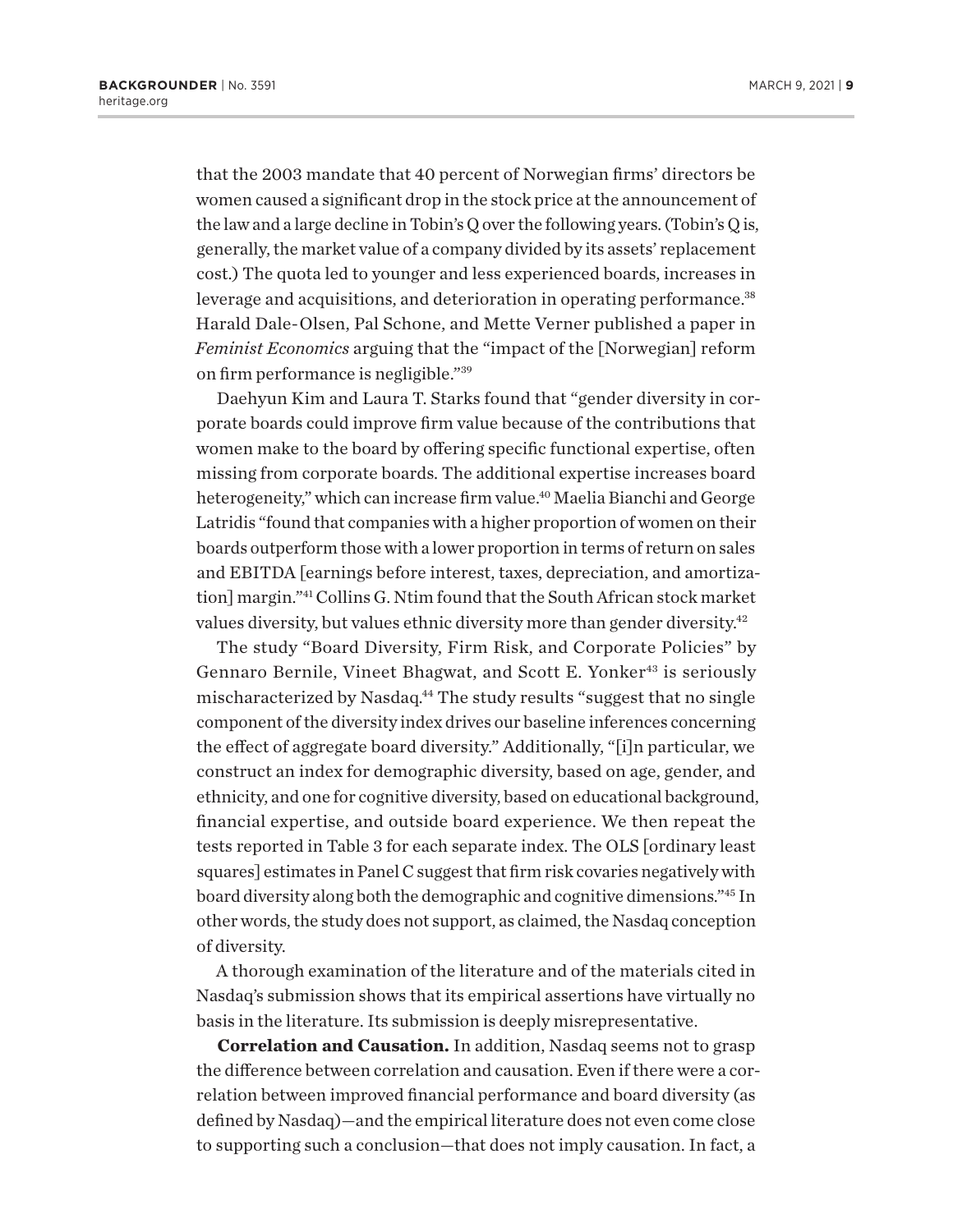reasonable hypothesis is that such diversity is the corporate equivalent of a luxury good. If a firm is doing well financially, management can devote time to ancillary activities like getting good press and virtue-signaling.

### SROs as Regulators

There are many so-called SROs.46 Notable SROs include the Financial Industry Regulatory Authority (FINRA), the New York Stock Exchange (NYSE), and Nasdaq. They are regulators. Presently, SROs often are not "self" regulators since the regulated industry does not control the regulator.<sup>47</sup>

SROs are delegated a high degree of regulatory authority by the Commission and Congress.48 Membership is mandatory if a firm wishes to do business, and member firms must comply with SRO rules. Member firms are subject to potentially stiff fines and other sanctions for non-compliance with SRO rules. As discussed below, many courts have held that they are therefore state actors. Others have differed. If Nasdaq is held to be a state actor acting on behalf of government, then it would be subject to the more stringent constitutional protections that limit government action. More often than not, courts hold that SROs are state actors when it is good for the SROs and ruled to the contrary when it is bad for the SROs. If an SRO is deemed a state actor, then constitutional protections apply as if the SRO were a government agency. If the SRO is not treated as a state actor, then they are subject to the same requirements as other private businesses or employers.

**SROs as State Actors?** In *Jackson v. Metropolitan Edison Co.*, the Supreme Court held that in determining whether the actions of a private party constitute state action, "the inquiry must be whether there is a sufficiently close nexus between the State and the challenged action of the regulated entity so that the action of the latter may be fairly treated as that of the State itself."49 In *Blum v. Yaretsky*, the Supreme Court held that "a State normally can be held responsible for a private decision only when it has exercised coercive power or has provided such significant encouragement, either overt or covert, that the choice must in law be deemed to be that of the State…. [T]he required nexus may be present if the private entity has exercised powers that are 'traditionally the exclusive prerogative of the State.'"50

In an unpublished<sup>51</sup> 2015 opinion, the Second Circuit held that FINRA is not a state actor.<sup>52</sup> In a similarly unpublished 2011 opinion, the Eleventh Circuit raised (and then side-stepped) the issue by finding that even if FINRA were a state actor, FINRA had provided due process in the case being considered.53 Courts determining whether FINRA's predecessor organizations, the National Association of Securities Dealers (NASD) (which used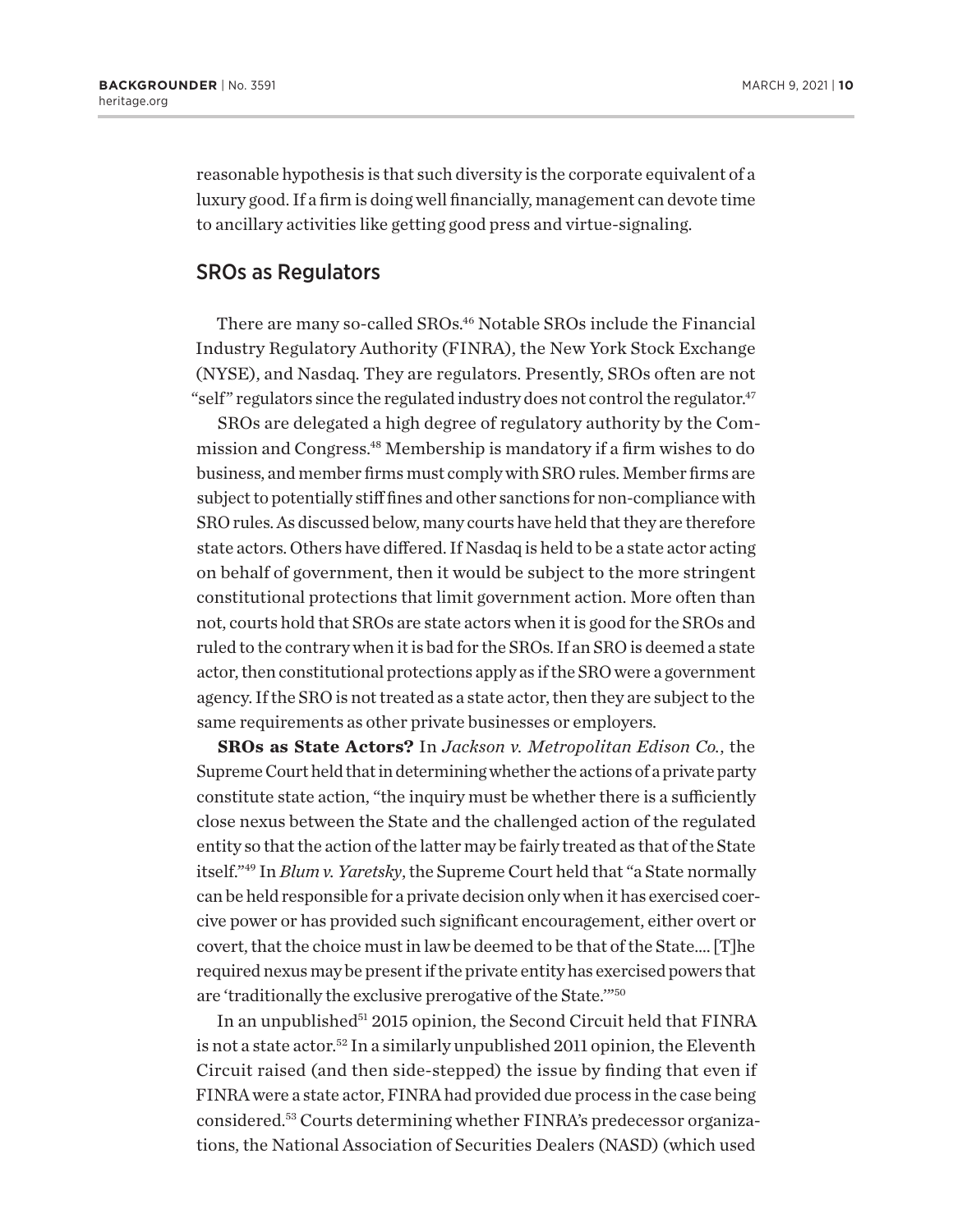to operate the NASD Automated Quotation system that became Nasdaq) and the New York Stock Exchange, were state actors were divided (although a majority found in most contexts relating to due process that they were not).54 These cases, however, are of uncertain relevance given the differences between FINRA, NASD, or NYSE governance structures then and Nasdaq now; changes in the statutory and regulatory structure over time; and evolution in the judicial state action doctrine and the Supreme Court's separation of powers jurisprudence.

The Internal Revenue Service has found that "FINRA is a corporation serving as an agency or instrumentality of the government of the United States" for purposes of determining whether FINRA fines are deductible as a business expense.55 A "penalty paid to a government for the violation of any law" is not deductible under Internal Revenue Code section 162(f ).

Furthermore, courts have routinely held that FINRA and its predecessor organizations *are* government actors for purposes of immunity from private lawsuits against them.56 For example, in *Standard Investment Chartered Inc. v. National Association of Securities Dealers*, 57 the Second Circuit held that

[t]here is no question that an SRO and its officers are entitled to absolute immunity from private damages suits in connection with the discharge of their regulatory responsibilities. This immunity extends both to affirmative acts as well as to an SRO's omissions or failure to act.… It is patent that the consolidation that transferred NASD's and NYSE's regulatory powers to the resulting FINRA is, on its face, an exercise of the SRO's delegated regulatory functions and thus entitled to absolute immunity.… The statutory and regulatory framework highlights to us the extent to which an SRO's bylaws are intimately intertwined with the regulatory powers delegated to SROs by the SEC and underscore our conviction that immunity attaches to the proxy solicitation here.<sup>58</sup>

Like Schrödinger's cat, simultaneously dead and alive, SROs are, under current rulings, both a state actor (for purposes of barring liability and for tax purposes) and, generally, not a state actor (for purposes of absolving them of constitutional due process, equal protection, and other requirements; for Administrative Procedure Act purposes; and for other purposes).

## The Proposed Rule: Inconsistent with the Principles of Equal Protection and the Civil Rights Act

This section does not pretend to be an exhaustive or authoritative discussion of the complex labyrinth of Supreme Court jurisprudence regarding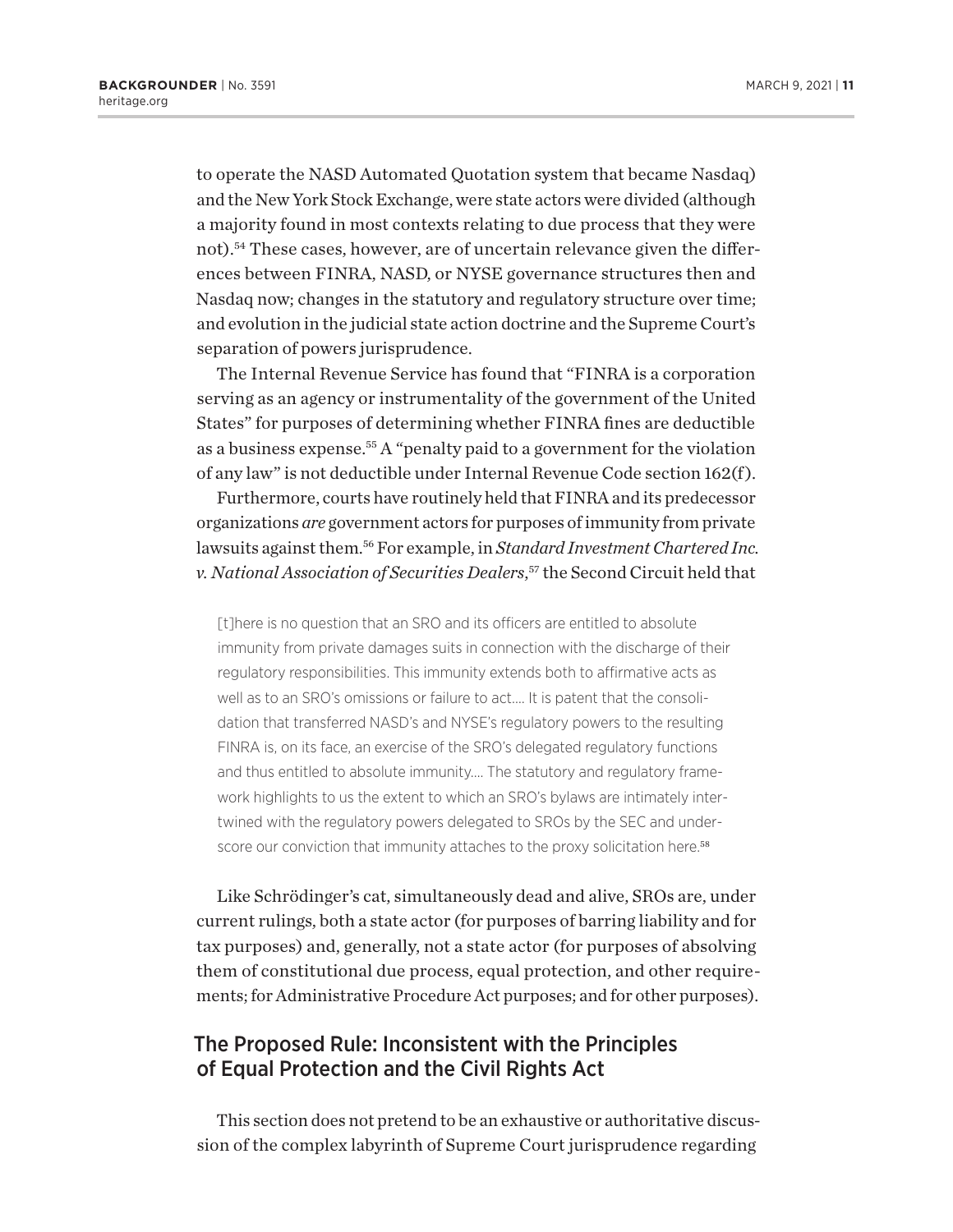equal protection under the Fifth and Fourteenth Amendments, disparate impact, and the Civil Rights Act. It should, however, give the commission and other policymakers pause regarding three matters.

- 1. The legal issues raised by the proposed rule are far outside the Commission's technical competence.
- 2. The ethical issues raised by the proposed rule are profound.
- 3. Although the outcome of potential litigation is unclear, the proposed rule may well be successfully challenged in court on both constitutional and Civil Rights Act grounds.<sup>59</sup>

**The Civil Rights Act.** The Civil Rights Act of 1964 makes it an unlawful employment practice for an employer to "limit, segregate, or classify his employees or applicants for employment…because of such individual's race, color, religion, sex, or national origin." Specifically, it reads as follows:

#### Unlawful Employment Practices

## (a) Employer practices. It shall be an unlawful employment practice for an employer—

(1) to fail or refuse to hire or to discharge any individual, or otherwise to discriminate against any individual with respect to his compensation, terms, conditions, or privileges of employment, because of such individual's race, color, religion, sex, or national origin; or

(2) to limit, segregate, or classify his employees or applicants for employment in any way which would deprive or tend to deprive any individual of employment opportunities or otherwise adversely affect his status as an employee, because of such individual's race, color, religion, sex, or national origin.<sup>60</sup>

## The Civil Rights Act also makes preferential treatment based on numbers or percentages unlawful:

## Preferential Treatment Not to be Granted on Account of Existing Number or Percentage Imbalance

(j) Nothing contained in this subchapter shall be interpreted to require any employer, employment agency, labor organization, or joint labor– management committee subject to this subchapter to grant preferential treatment to any individual or to any group because of the race, color,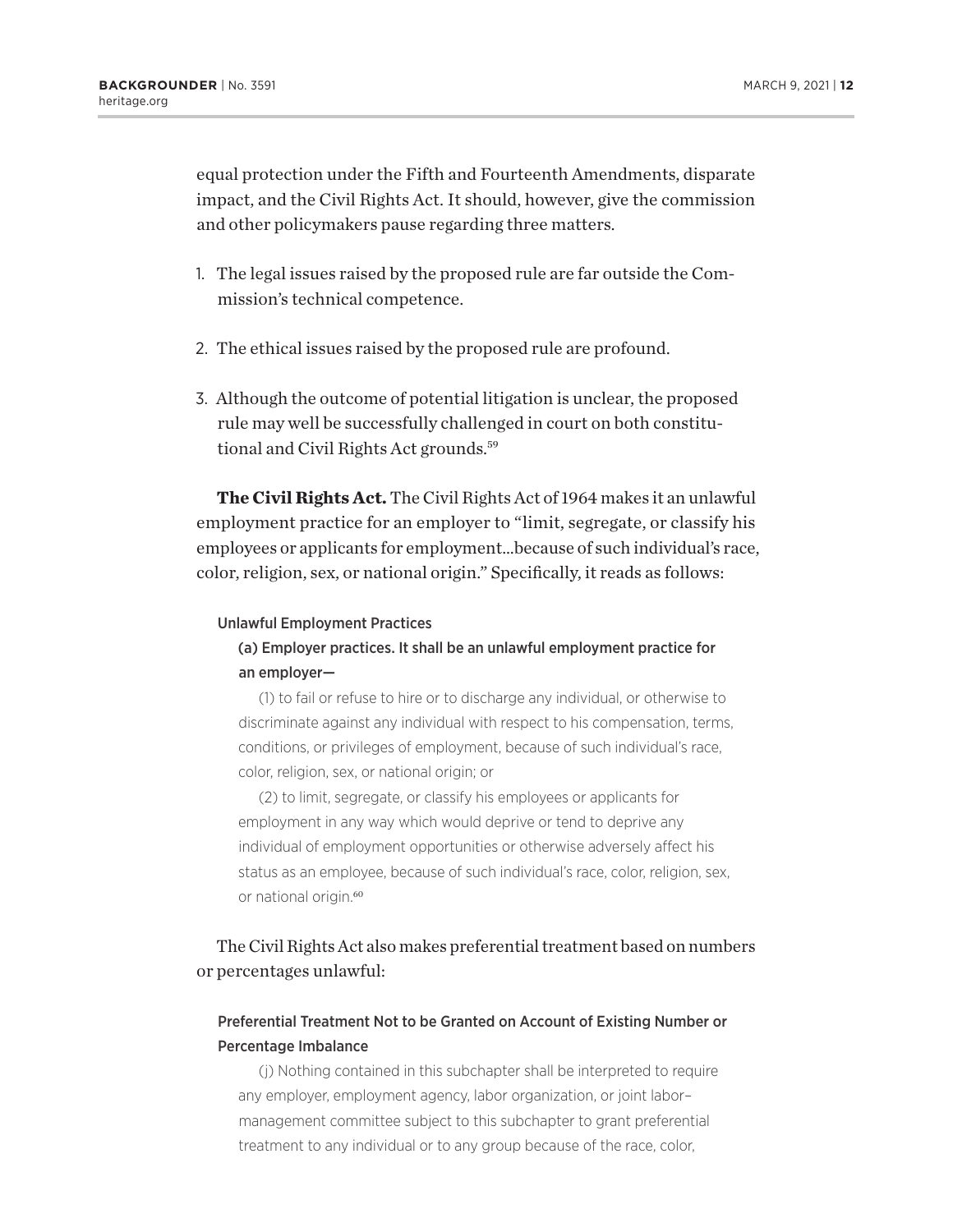religion, sex, or national origin of such individual or group on account of an imbalance which may exist with respect to the total number or percentage of persons of any race, color, religion, sex, or national origin employed by any employer, referred or classified for employment by any employment agency or labor organization, admitted to membership or classified by any labor organization, or admitted to, or employed in, any apprenticeship or other training program, in comparison with the total number or percentage of persons of such race, color, religion, sex, or national origin in any community, state, section, or other area, or in the available work force in any community, state, section, or other area.<sup>61</sup>

Classifying a worker as an employee or independent contractor can be notoriously difficult and different standards are used for different purposes at the federal and state level.62 The Civil Rights Act statutory definition is effectively circular. The Equal Employment Opportunity Commission guidance provides that board members *probably* will not be deemed an employee for purposes of the Civil Rights Act.<sup>63</sup> In California, however, directors are explicitly deemed employees for some purposes.<sup>64</sup> While directors may not be deemed employees for Civil Rights Act purposes, the proposed rule certainly violates the principles of the act—and the proposed rule would most likely be a violation were directors deemed employees.

**Equal Protection and Race.** As discussed in the previous section, Nasdaq as a regulator may very well be deemed a state actor. Courts have so held. In that case, the equal protection provisions of the Constitution are applicable. Certainly, the Commission in its capacity as a government agency approving the Nasdaq rule is subject to those constitutional provisions. Equal protection principles apply to federal agencies and state actors delegated authority by the federal government because they have been incorporated into the due-process clause of the Fifth Amendment.<sup>65</sup>

The Supreme Court has held that:

- <sup>l</sup> "A racial classification, regardless of purported motivation, is presumptively invalid and can be upheld only upon an extraordinary justification."<sup>66</sup>
- "Absent searching judicial inquiry into the justification for such race-based measures, there is simply no way of determining what classifications are 'benign' or 'remedial' and what classifications are in fact motivated by illegitimate notions of racial inferiority or simple racial politics."67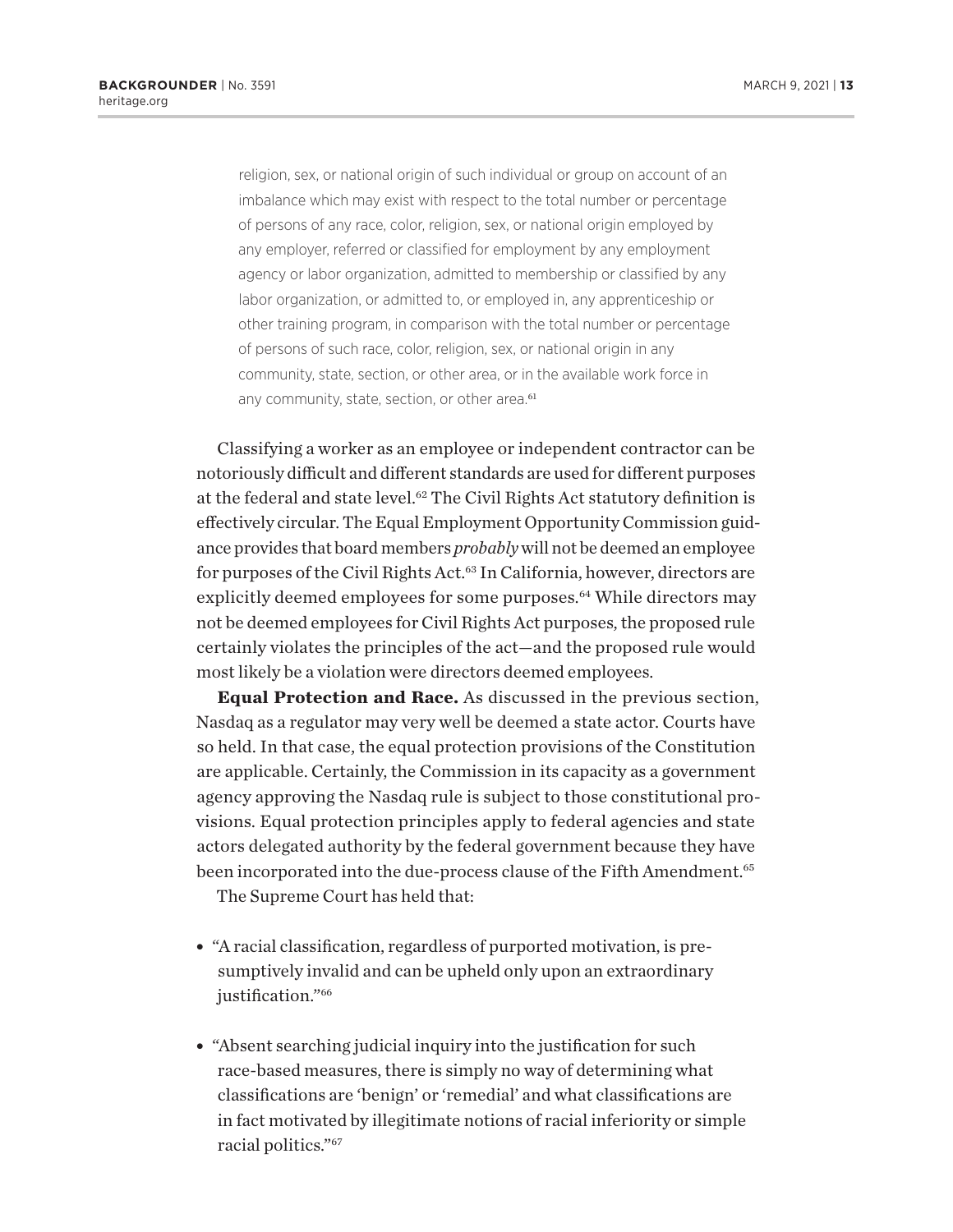- "Laws that explicitly distinguish between individuals on racial grounds fall within the core of the Equal Protection Clause's prohibition against race-based decision-making."68
- "Racial and ethnic distinctions of any sort are inherently suspect, and thus call for the most exacting judicial examination.… There is no principled basis for deciding which groups would merit 'heightened judicial solicitude' and which would not. Courts would be asked to evaluate the extent of the prejudice and consequent harm suffered by various minority groups."69
- "The way to stop discrimination on the basis of race is to stop discriminating on the basis of race."70

**Equal Protection and Sex.** Similar decisions generally prohibit discrimination on the basis of sex on equal protection grounds.71 The Supreme Court has held that "the reviewing court must determine whether the proffered justification is 'exceedingly persuasive.'… The justification must be genuine, not hypothesized or invented post hoc in response to litigation. And it must not rely on overbroad generalizations about the different talents, capacities, or preferences of males and females."72 The Supreme Court recently extended Title VII protections to gay and transgender persons by holding that discrimination based on homosexuality or transgender status necessarily entails discrimination based on sex.73

## Racism and Sexism: The Proposed Rule Is a Moral Step Backwards

I have a dream that my four little children will one day live in a nation where they will not be judged by the color of their skin but by the content of their character.<sup>74</sup>

—Martin Luther King, Jr.

Sex, like race, is a visible, immutable characteristic bearing no necessary relationship to ability.<sup>75</sup>

> —Ruth Bader Ginsburg (in oral argument as an attorney in *Frontiero v. Richardson*)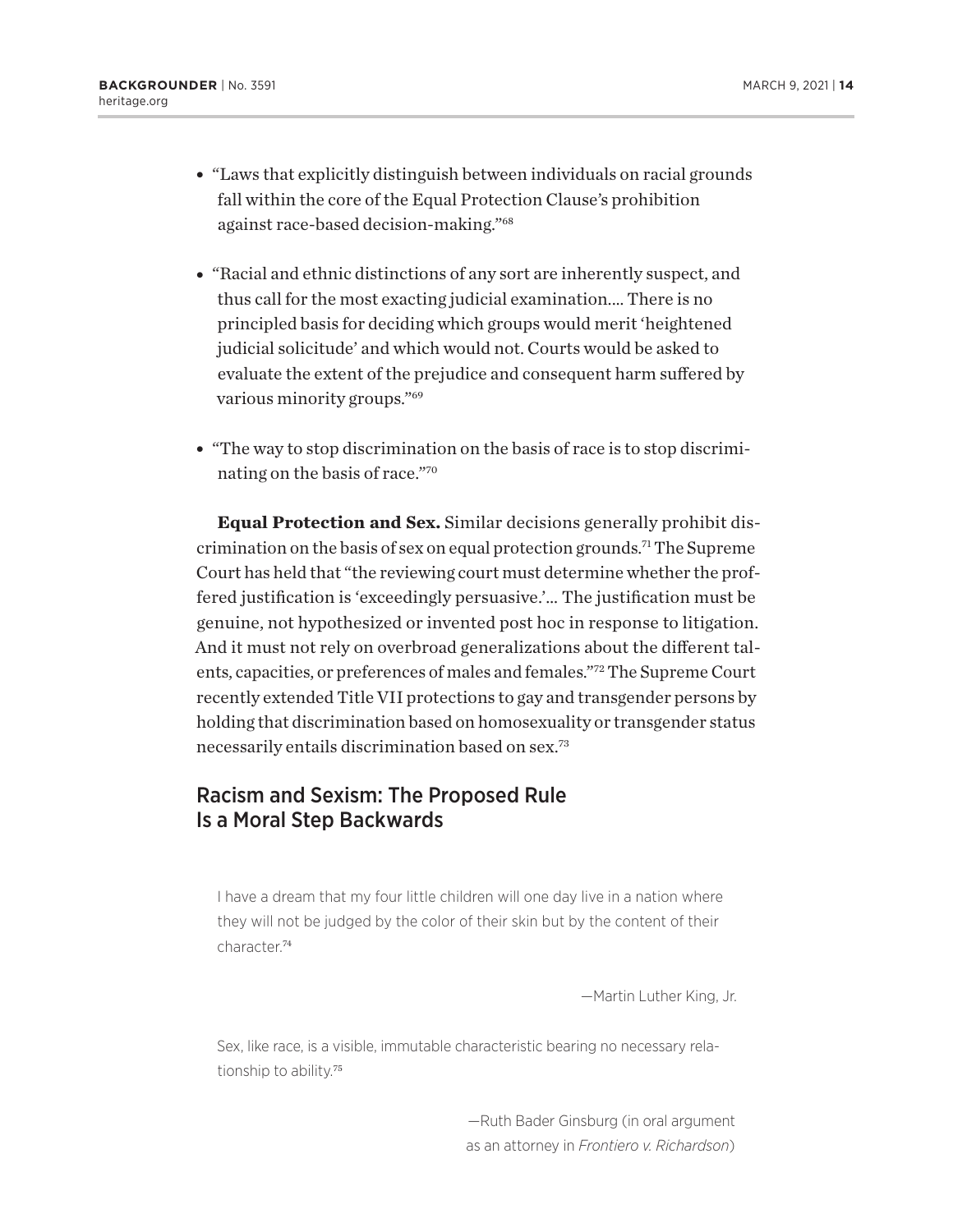The Constitution abhors classifications based on race, not only because those classifications can harm favored races or are based on illegitimate motives, but also because every time the government places citizens on racial registers and makes race relevant to the provision of burdens or benefits, it demeans us all. Purchased at the price of immeasurable human suffering, the equal protection principle reflects our Nation's understanding that such classifications ultimately have a destructive impact on the individual and our society.<sup>76</sup>

—Justice Clarence Thomas (*Grutter v. Bollinger)*

Racism: A belief that race is a fundamental determinant of human traits and capacities.77

Sexism: Prejudice or discrimination based on sex; behavior, conditions, or attitudes that foster stereotypes of social roles based on sex.78

The proposed rule is racist and sexist in that it mandates that firms establish quotas and discriminate based on sex, skin color, ethnicity, or sexual orientation rather than making determinations based on individual achievement, talent, experience, or competence. It defines diversity entirely in terms of these immutable characteristics—instead of the myriad of other kinds of diversity such as a director's achievement, expertise, experience, approach to business or business philosophy, educational background, socio-economic background, ethical views, political views, integrity, geographic location, and so on.

Morally, it represents a marked step backwards. It is rejection of the principle that people should be judged on the content of their character and their individual achievement rather than their sex, race, national origin, ethnicity, or sexual orientation. It is rejection of the principle that people should be judged as individuals rather than as members of a racial or sexual group. It is a rejection of the principle of equal protection under the law (or, in this case, regulations promulgated under law). It is a rejection of the principle that we are all created equal. Legal discrimination or quotas on the basis of race or sex should be a relic of the past.

**Faux Diversity.** The type of diversity created by the proposed rule would be faux diversity—skin deep, if you will. It is a rejection of the kind of diversity that is most likely to enable a business to understand the true diversity of the American people and actually be relevant to business profitability, such as a director's achievement, expertise, experience, approach to business or business philosophy, educational background, socio-economic background, ethical views, political views,<sup>79</sup> integrity, or geographic location. There is also strong reason to believe that those chosen under such a rule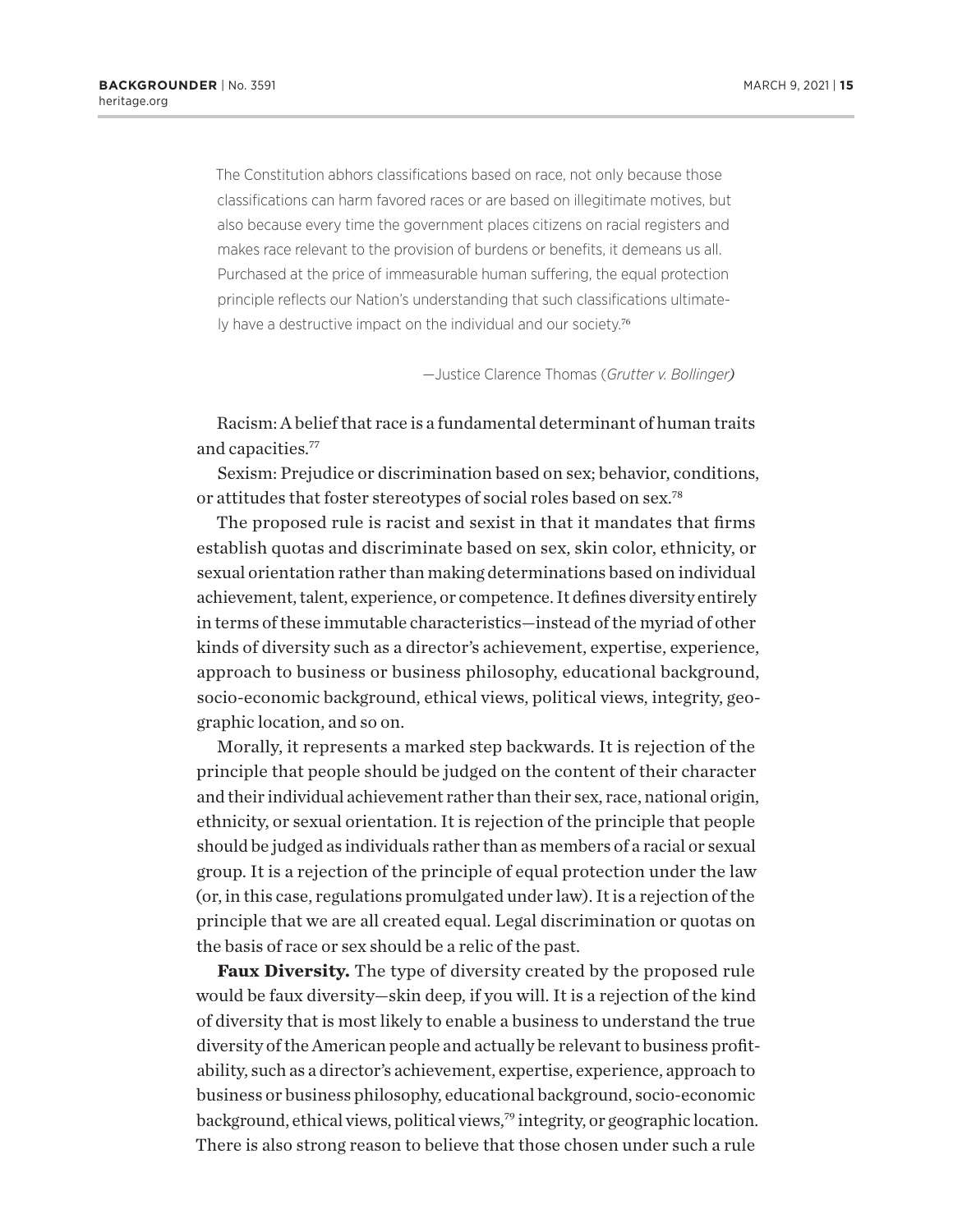but who "self-identify" as women, a designated minority, or LGBTQ+ will have been educated in the same handful of schools and come from the same coastal urban centers as most existing directors.

## The Proposed Rule Rests on a Faulty Premise

The Nasdaq proposed rule rests on a faulty premise. Nasdaq falsely asserts that shareholders demand the corporations that they own discriminate on the basis of sex, race, ethnicity, or sexual orientation. Shareholders are free to instruct management to do so or to pursue other ESG or social justice objectives via shareholder resolution. When afforded the opportunity to do so, they very rarely do.<sup>80</sup> None of the seven proposals on the subject that went to votes in 2019 earned more than 3 percent of the vote.<sup>81</sup> A very high percentage of the shareholder proposals submitted are submitted by government pension funds in their capacity as shareholders for political purposes.82

Of course, entrepreneurs are today free to form benefit corporations or benefit limited liability companies (LLCs) that under state laws permit a business to serve a social purpose, as well as the purpose of making a profit, rather than form a traditional business that is organized only to earn a return for its owners. But relatively few businesses are so organized and relatively little investor capital flows to benefit corporations or LLCs. Individuals are free to invest in these companies, but fiduciaries have no business investing others' money in such enterprises absent an *explicit* indication that investors agree with the social goals of the enterprise and are willing to accept a lower rate of return.<sup>83</sup>

Mutual funds and exchange traded funds devoted to socially responsible investing are growing. Because these are voluntary and the terms of the investment are fully disclosed, this is perfectly fine. But such funds are still a very minor share of overall investment because most investors are unwilling to sacrifice returns to achieve "social justice" objectives.

## The True Agenda: Remaking the Purpose of Business

This section is a very abbreviated discussion of the many issues regarding the purpose of business, theories of the corporation, corporate social responsibility, and so on. Traditionally, the purpose of businesses has been to earn a return for its owners by cost-effectively combining the capital and entrepreneurial spirit of its founders and owners with the labor and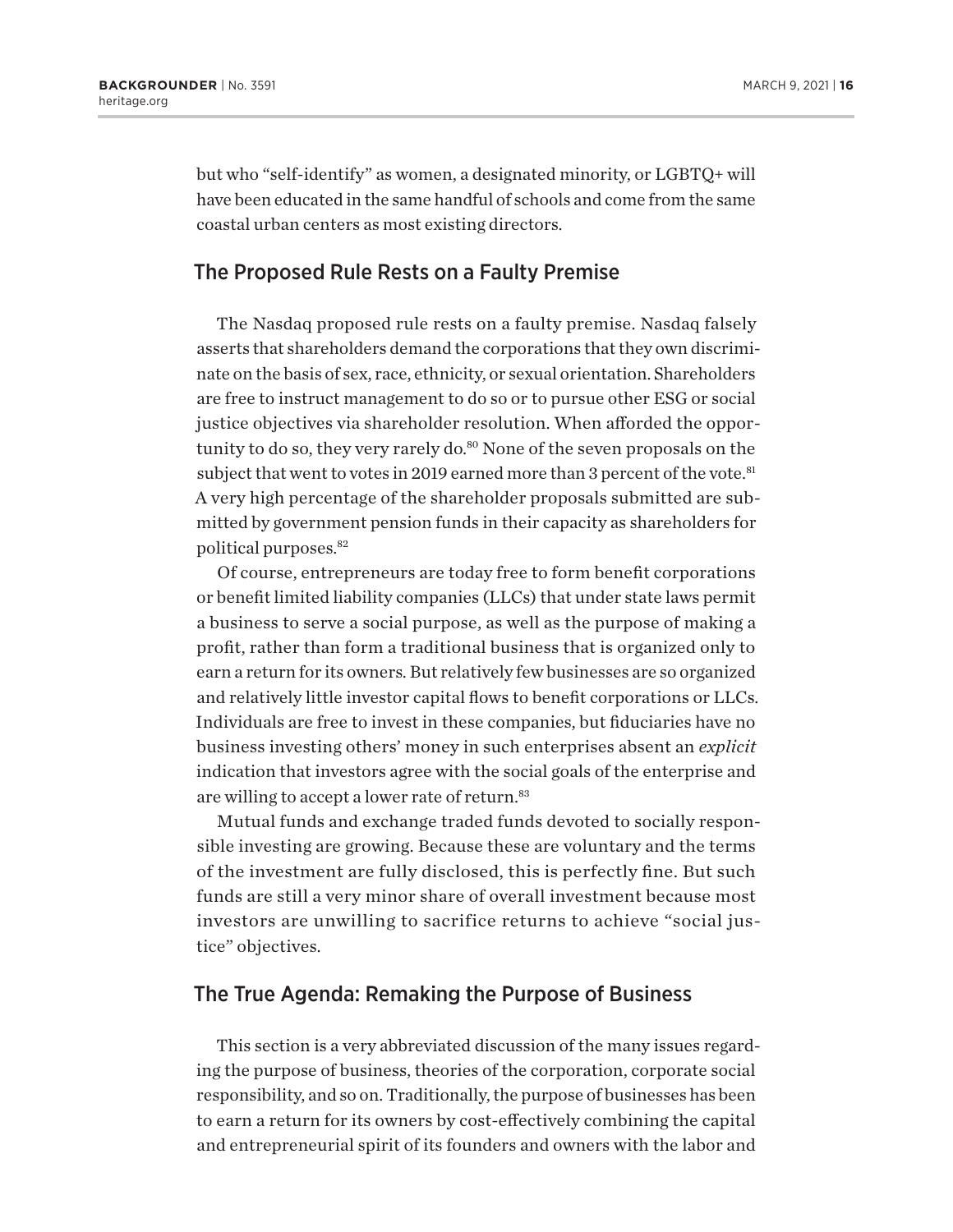talent of its employees in a competitive environment to satisfy the wants and needs of its customers. The relationship between owners, management, workers, suppliers, and customers are—subject to certain broad constraints imposed by law—privately decided and voluntary.

With increasing stridency, there is a major effort under way to redefine the purpose of businesses to achieve various social or political objectives unrelated to earning a return, satisfying customers, or treating workers or suppliers fairly. This is being done under the banner of social justice, CSR, stakeholder theory, ESG criteria, SRI, sustainability, diversity, business ethics, common-good capitalism, or corporate actual responsibility.84

If successful, these attempts to redefine the purpose of business as the pursuit of ESG or social justice objectives will have marked adverse social consequences. Management will be even less accountable to anyone.85 To the extent that firms make decisions based on considerations other than cost-effectively meeting the needs and wants of their customers, their costs will increase, and they will become less productive and less competitive. Either returns will decline, wages will stagnate, prices will increase, or the quality of the goods and services they provide will decline (which is effectively a price increase). Because wages are closely tied to productivity over time, wages will grow more slowly or stagnate. As firms become less competitive, jobs will be lost. The value of the retirement accounts of millions of people will be adversely affected. Similarly, the pensions of millions more that are funded by returns on equity investments will be endangered.

## Less Management Accountability

In large, modern corporations there is a separation of ownership and control. There is a major agent–principal problem because management and the board of directors often, to varying degrees, pursue their own interest rather than the interests of shareholders. Profitability is, however, a fairly clear measure of the success or failure of management and the board. If a firm becomes unprofitable or lags considerably in profitability, the board may well replace management, shareholders may replace the board, or another firm may attempt a takeover.

Systematic implementation of regulatory ESG or CSR requirements would make management dramatically less accountable since they would come at the expense of profitability, but the metrics relating to success or failure of achieving ESG or CSR requirements would be largely unquantifiable. For that matter, ESG or CSR requirements themselves tend to be amorphous and ever-changing. The same is true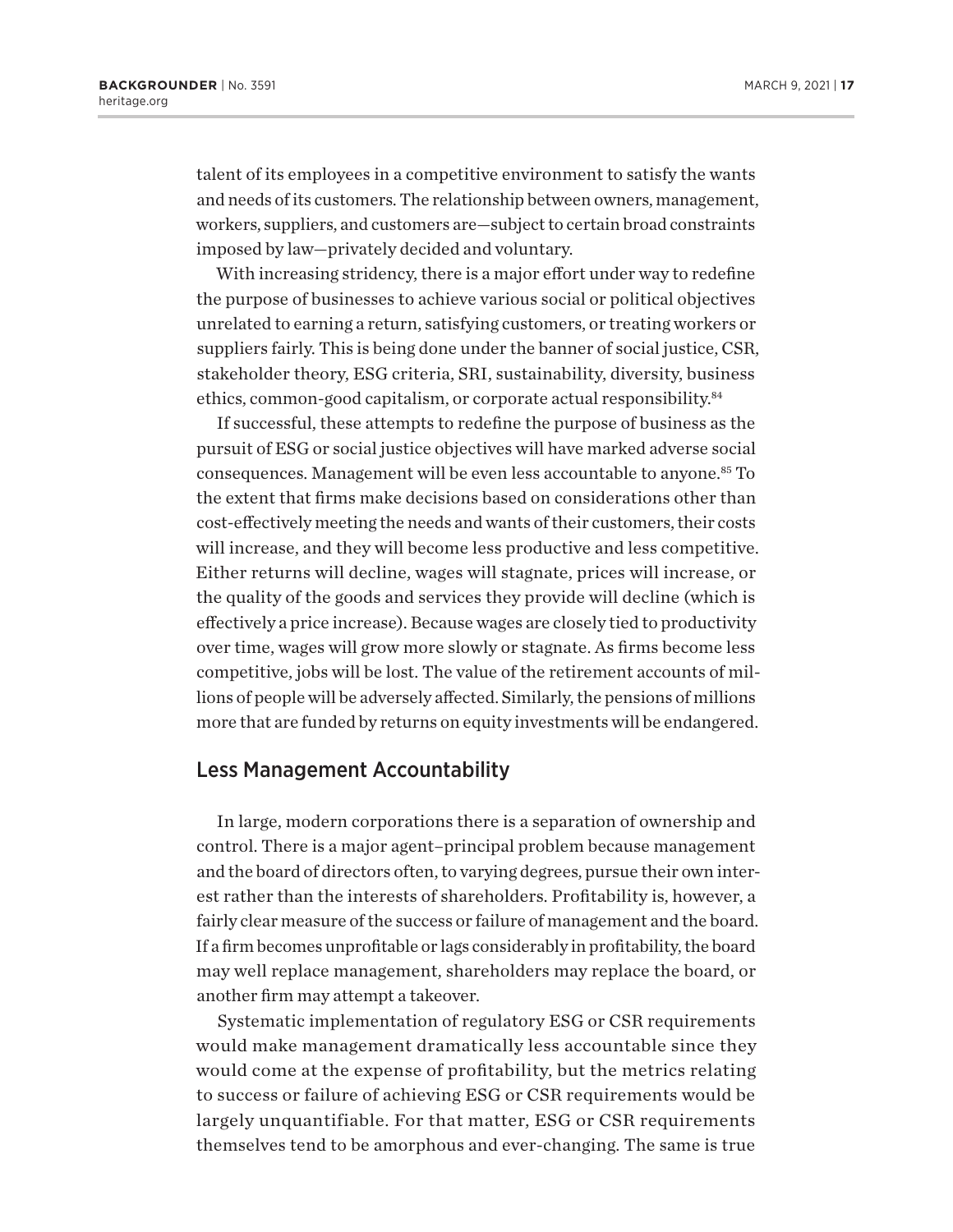for "stakeholder capitalism." How and on what basis is management's allocation of resources to various stakeholders to be assessed? The entire effort would make businesses more akin to government or notfor-profit enterprises.

## The Social Welfare Cost of ESG Requirements

The broader social costs associated with ESG requirements can, in principle, be quantified. This section provides an analytical framework that may be useful in analyzing the social welfare costs of ESG requirements.

To the extent ESG objectives are not pursued by businesses for the purpose of making a profit,  $R > R_{\text{ESG/CSR}}$ , where R is the rate of return on investment in the absence of ESG, CSR, sustainability requirements, diversity requirements, or stakeholder theory implementation, and  $R_{ESG/CSR}$  is the rate of return after implementation of those requirements. The difference,  $R - R_{ESG/CSP}$ , is economically analogous to a tax. It is a reduction in return due to the pursuit of ESG objectives. Thus,  $R - R_{ESG/CSR} = Tax_{ESG/CSR}$ . This means that various techniques used in public finance to analyze the social welfare impact of taxes may be used to quantitatively analyze the social welfare cost of these provisions (i.e.,  $\text{Tax}_{\text{RSC/CSR}}$ ).

A tax has an excess burden or deadweight loss that can be calculated.<sup>86</sup> By introducing a wedge (Tax<sub>ESG/CSR</sub>) between, in this case, the gross return and the net return, ESG/CSR reduces the size of the capital market and therefore output and employment. In a well-functioning market, the price of a capital asset should be equal to the present value of the expected future income stream generated by the asset net of taxes and depreciation.<sup>87</sup> Introducing a new tax (in this case  $\text{Tax}_{\text{ESG/CSR}}$ ) would reduce the expected future income stream, and therefore, the price of the asset. It would also cause investment to flow out of the affected sector or jurisdiction.

Who bears the actual economic burden of the corporate income tax is an open question.<sup>88</sup> The analysis of who bears the burden of  $\text{Tax}_{\text{ESG/CSR}}$  would be the same. One thing is certain: It cannot be corporations. A corporation is a legal fiction, and legal fictions do not pay taxes—people pay taxes. The corporate tax could be borne by corporate shareholders in the form of lower returns;<sup>89</sup> owners of all capital (again in the form of lower returns);<sup>90</sup> corporate customers in the form of higher prices;<sup>91</sup> or employees (in the form of lower wages).<sup>92</sup> It is, almost certainly, some combination of these.<sup>93</sup> The economics profession has changed its thinking on this issue several times over the past four decades, but the latest —and highly plausible —consensus is that workers probably bear *more than half* of the burden of the corporate income tax because capital is highly mobile.<sup>94</sup> Labor's share of the corporate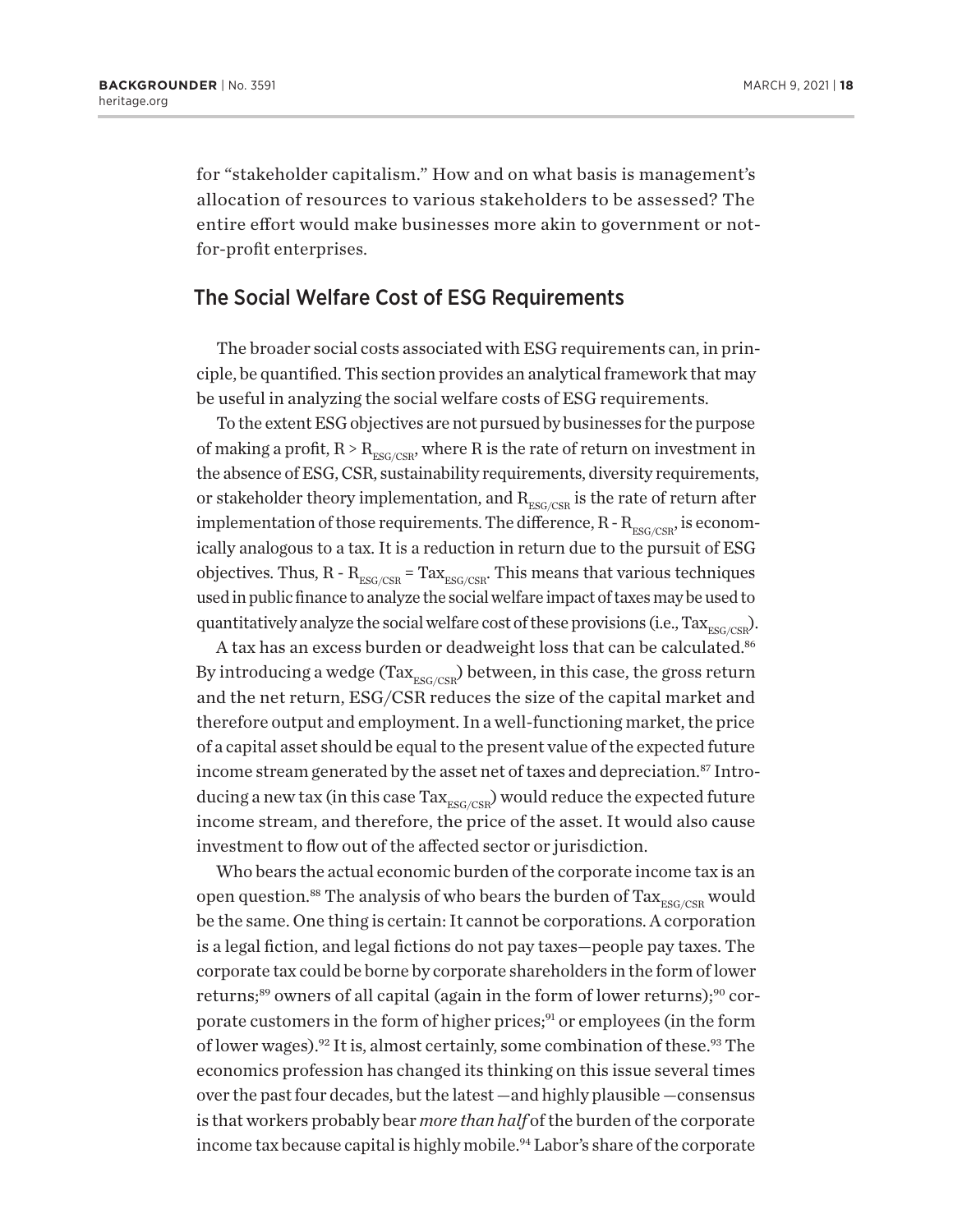tax burden is potentially as high as three-quarters.<sup>95</sup> Shareholders (investors) probably bear most of the remainder.<sup>96</sup> Initially (i.e., in the short run), the impact on shareholder returns would be greater. Adjustments take time. In the long run, ESG requirements (Tax  $_{\rm ESG/CSR}$ ) would have a disproportionately negative impact on labor due to capital factor mobility.

## Federalizing Corporate Governance

Traditionally, corporate governance is a function of state law and private decision-making. The Nasdaq rule is one more large step toward the federalization of corporate governance. Jurisdictional competition and freedom of action by private actors is much more likely to lead to desirable outcomes than one-size-fits-all mandates by national regulators.97

## Diversity Statistical Reporting

If the Commission decides to mandate (or allow SROs to mandate) diversity reporting greater than what is currently required under Regulation S-K,<sup>98</sup> then it should require reporting on the many kinds of diversity that are important to business success, not merely the race, ethnic origin, sex, and sexual orientation of its board members. Diversity reporting should include:

- 1. Experience ( job titles, responsibilities and functions, notable achievements);
- 2. Other board positions held (in the past and currently);
- 3. Industries worked in;
- 4. Education (degrees conferred, subject matter studied, schools attended, and school locations);
- 5. Professional certifications, accreditations, and awards;
- 6. Relevant cultural, charitable, policy, public service, or similar activities;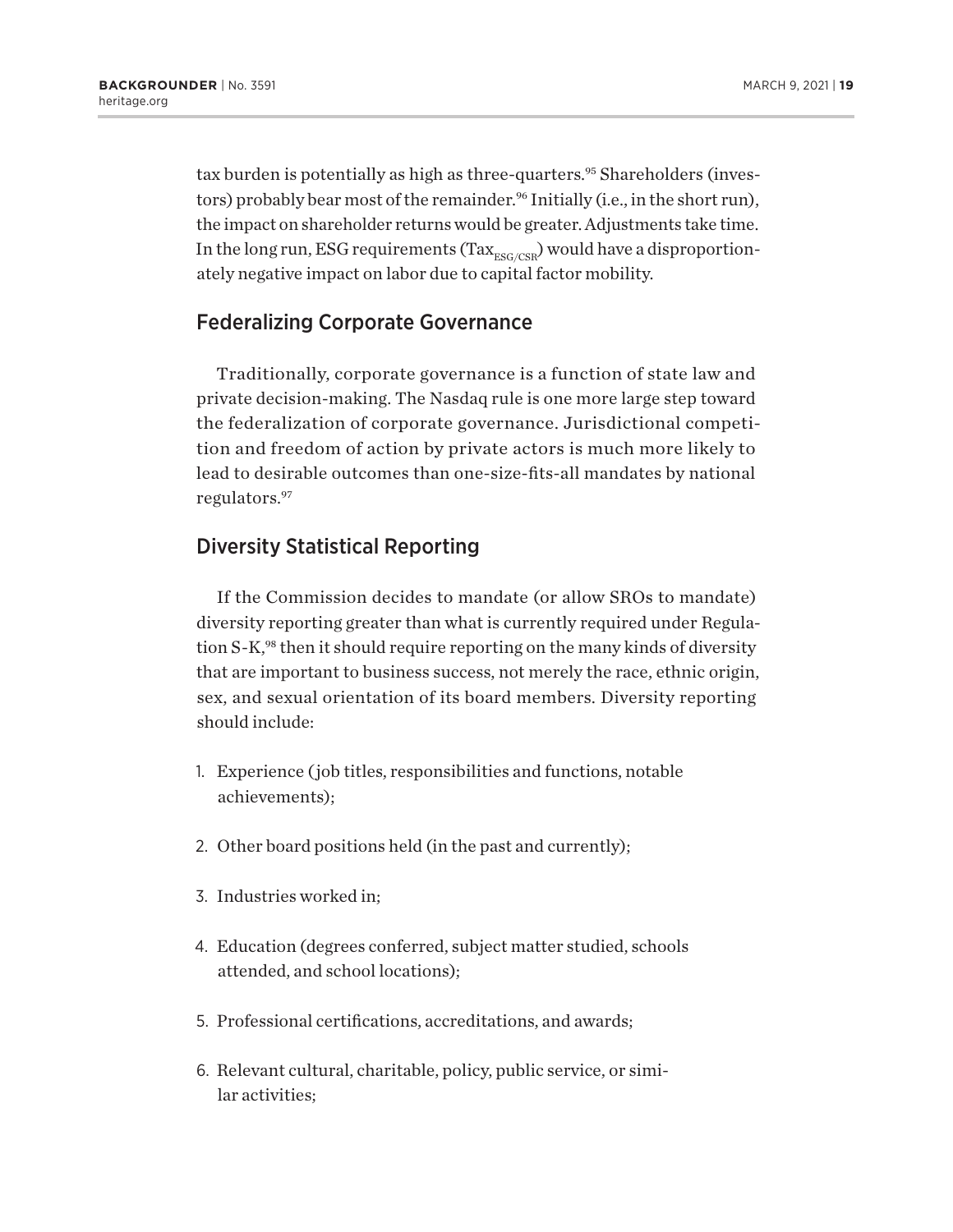- 7. Geographic location of residence and business (country, state, region, and city); and
- 8. Other factors considered by the corporation when selecting the board member.

## Conclusion

The Nasdaq proposed rule on board diversity has no basis in the economics literature. This should be unsurprising because sex, sexual orientation, race, and ethnicity have nothing to do with competence. Nasdaq's claim that the economics literature supports the proposed rule is a blatant misrepresentation of the economics literature.

The proposed rule represents a marked step back morally, as it requires discrimination on the basis of sex, race, ethnicity, and sexual orientation. It is, at a minimum, a violation of the principles of the Civil Rights Act of 1964 and the equal protection clause of the Fourteenth Amendment. With respect to the SEC, which must approve or disapprove the rule, there is a strong possibility that the courts would rule that it is a violation. With respect to Nasdaq, it would depend on whether the courts held Nasdaq to be a state actor in its regulatory capacity and whether board members were held to be employees for Civil Rights Act purposes. Many courts have held SROs to be state actors in various contexts.

The proposed rule is inconsistent with the Commission's mission and its statutory charge. The proposed rule neither protects investors, nor promotes the maintenance of fair, orderly, and efficient markets, nor facilitates capital formation.

The Nasdaq proposed rule rests on a faulty premise. Nasdaq falsely asserts that shareholders are demanding the corporations they own discriminate on the basis of sex, race, ethnicity, or sexual orientation. Shareholders are free to instruct management to do so or to pursue other ESG or social justice objectives via shareholder resolutions. When afforded the opportunity to do so, however, they rarely do.

Nasdaq also embraces the stakeholder theory of business purpose in which shareholders—rather than being treated as the owners of the business—are reduced to just one more corporate interest group to be placated by a powerful and largely unaccountable management.

The true agenda of social justice advocates—apparently including Nasdaq management—is to remake the purpose of business. Traditionally, the purpose of a business has been to earn a return for its owners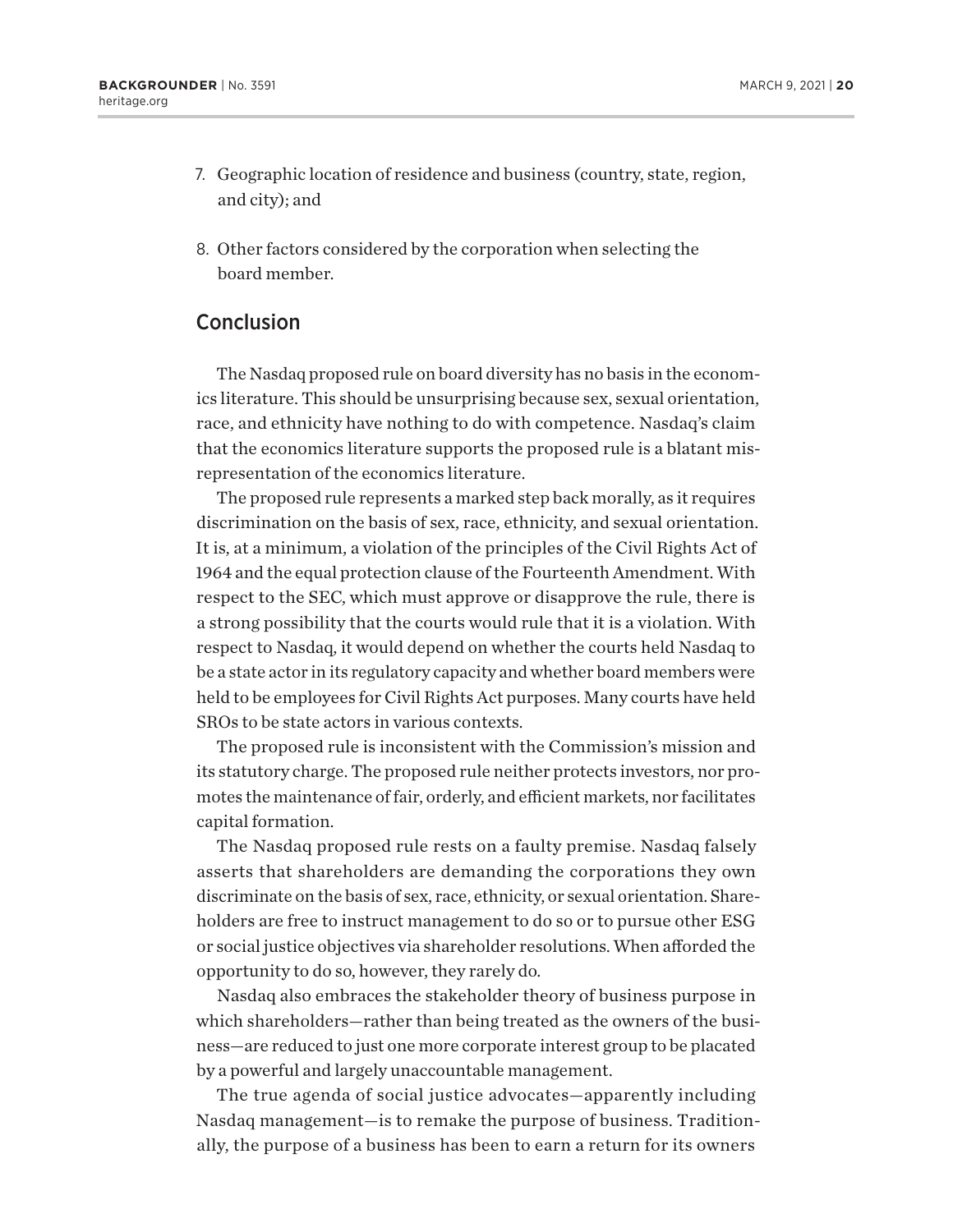by cost-effectively combining the capital and entrepreneurial spirit of its founders and owners with the labor and talent of its employees in a competitive environment to satisfy the wants and needs of its customers. The relationship between owners, management, workers, suppliers, and customers are, subject to certain broad constraints imposed by law, privately decided and voluntary.

With increasing stridency, there is a major effort under way to redefine the purpose of businesses to achieve various social or political objectives unrelated to earning a return, satisfying customers, or treating workers or suppliers fairly. If successful, these attempts to redefine the purpose of business will have marked adverse social consequences. Management will be even less accountable to anyone since the metrics of success will become highly amorphous and constantly changing. Businesses will become less productive and less competitive. Jobs will be lost, and wages will grow more slowly. The social welfare cost of going down this road would be considerable.

The proposed rule is also one more major step toward the one-sizefits-all federalization of corporate governance. Last, if the SEC chooses to countenance diversity statistical reporting, it should require reporting of types of diversity that are more relevant to business success than the immutable racial, ethnic or sexual characteristics of its directors.

The Securities and Exchange Commission should disapprove this proposed Nasdaq rule change. If the Commission does not do so, then Congress should prohibit securities regulations—including those promulgated by SROs—that discriminate on the basis of race, ethnicity, or sex.

David R. Burton is Senior Fellow in Economic Policy in the Thomas A. Roe Institute for Economic Policy Studies, of the Institute for Economic Freedom, at The Heritage Foundation.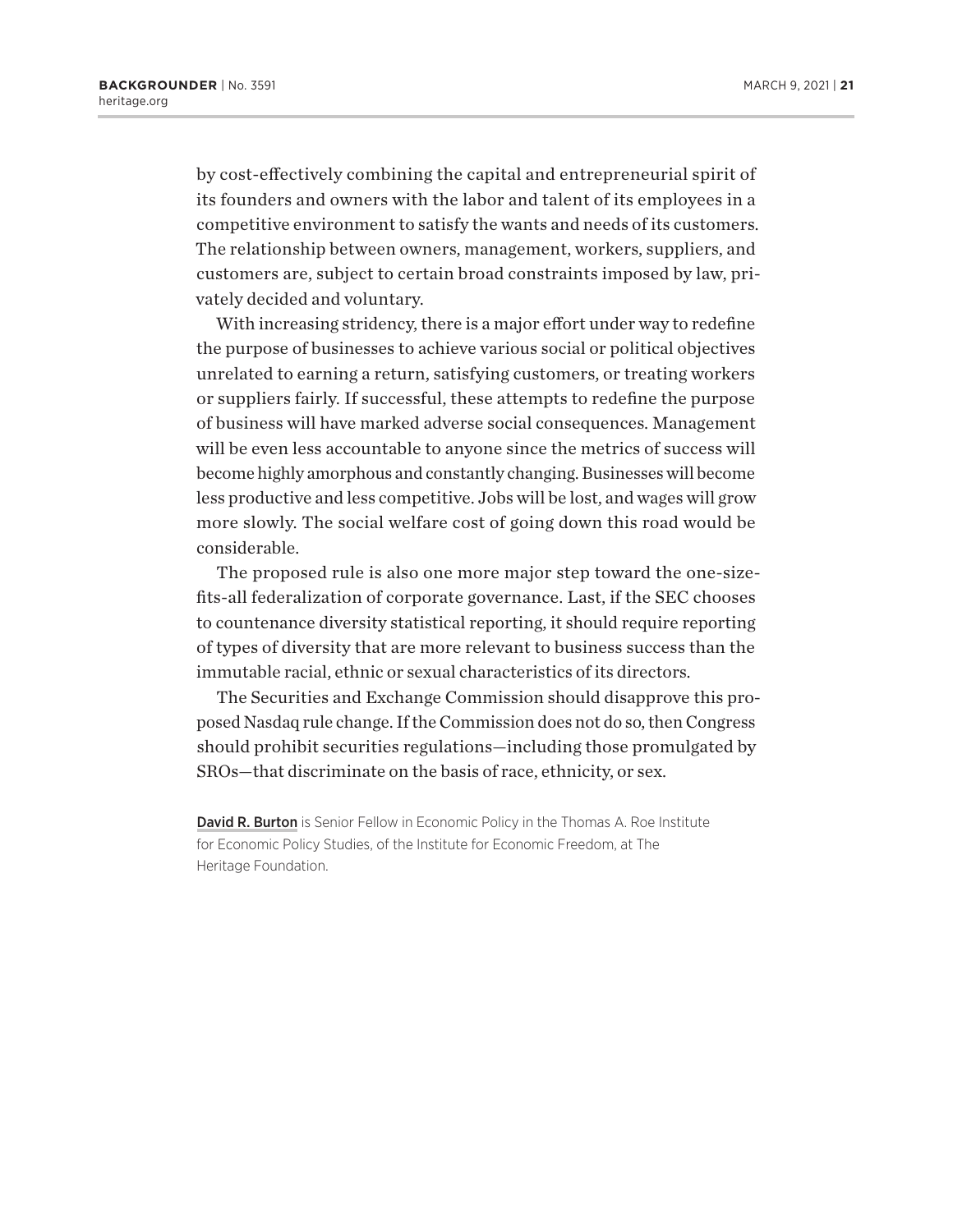# **Endnotes**

- 1. Nasdaq, "About Nasdaq," https://www.nasdaq.com/about (accessed February 22, 2021).
- 2. Aran Ali, "The World's 10 Largest Stock Markets," Visual Capitalist, October 29, 2020, https://www.visualcapitalist.com/the-worlds-10-largeststock-markets/ (accessed February 22, 2021); "Largest Stock Exchange Operators Worldwide as of March 2020, by Market Capitalization of Listed Companies," Statista, https://www.statista.com/statistics/270126/largest-stock-exchange-operators-by-market-capitalization-of-listedcompanies/ (accessed February 22, 2021); and Ben Winck, "Here Are the 10 Biggest Stock Exchanges in the World, Ranked by Market Cap," *Business Insider*, June 19, 2020, https://markets.businessinsider.com/news/stocks/biggest-stock-exchanges-world-ranked-market-cap-nyse-nasdaqtrading-2020-6-1029325478 (accessed February 22, 2021).
- 3. Nasdaq, "Stock Screener," https://www.nasdaq.com/market-activity/stocks/screener (accessed February 22, 2021).
- 4. Securities Exchange Act of 1934, Public Law No. 73–291, § 19 [15 U.S. Code § 78s].
- 5. Nasdaq, "Rulebook: The Nasdaq Stock Market," https://listingcenter.nasdaq.com/rulebook/nasdaq/rules (accessed February 22, 2021).
- 6. Securities Exchange Act, § 19(b) [15 U.S. Code §78s(b)]. See also 17 Code of Federal Regulations § 240.19b-4. For a list of SRO rules currently being reviewed by the SEC, see U.S. Securities and Exchange Commission, "Self-Regulatory Organization Rulemaking," https://www.sec.gov/rules/sro.shtml (accessed February 22, 2021).
- 7. "Self-Regulatory Organizations; The Nasdaq Stock Market LLC; Notice of Filing of Proposed Rule Change to Adopt Listing Rules Related to Board Diversity," *Federal Register*, Vol. 85, No. 239 (December 11, 2020), pp. 80472–80505 (hereinafter "proposed rule") at p. 80472, column 2, https://www. govinfo.gov/content/pkg/FR-2020-12-11/pdf/2020-27091.pdf (accessed February 22, 2021).
- 8. Ibid.
- 9. Proposed rule, pp. 80473–80473, proposing a new Nasdaq Rule 5605(f) (regarding Diverse Board Representation) and new Nasdaq Rule 5606 (regarding Board Diversity Disclosure).
- 10. Ibid.
- 11. Ibid.
- 12. 15 U.S. Code § 78s(b)(2)(B). See also 17 Code of Federal Regulations § 240.19b-4 (2020).
- 13. U.S. Securities and Exchange Commission, "What We Do," http://www.sec.gov/about/whatwedo.shtml#intro (accessed February 22, 2021). The statutory charge is: "Whenever pursuant to this title the Commission is engaged in rulemaking and is required to consider or determine whether an action is necessary or appropriate in the public interest, the Commission shall also consider, in addition to the protection of investors, whether the action will promote efficiency, competition, and capital formation." See Securities Exchange Act of 1934, Public Law No. 73–291, § 3(f), and Securities Act of 1933, Public Law No. 73–22, § 2(b). See also U.S. Senate Banking Committee, letter to the SEC, February 12, 2021, https://www.banking.senate. gov/imo/media/doc/NASDAQ\_LETTER.pdf (accessed February 22, 2021).
- 14. Public Law No. 88–352. See especially § 703 (42 U.S. Code § 2000e-2), and *Watson v. Fort Worth Bank & Trust*, 487 U.S. 977 (1988).
- 15. See discussion below, under the heading "The Proposed Rule: Inconsistent with Equal Protection and the Civil Rights Act."
- 16. See, for example, *Regents of Univ. of California v. Bakke*, 438 U.S. 265 at 291, 296 (1978); *Grutter v. Bollinger*, 539 U.S. 306 at 309 and 334 (2003); *Ricci v. DeStefano*, 557 U.S. 557 (2009) (Title VII prohibits intentional acts of employment discrimination based on race, color, religion, sex, and national origin.); *Richmond v. J. A. Croson Co.*, 488 U. S. 469 (1989); and *Wygant v. Jackson Bd. of Education*, 476 U. S. 267 (1986).
- 17. See "What is Critical Race Theory?," in Richard Delgado and Jean Stefancic, *Critical Race Theory: An Introduction*, 3rd ed. (New York: New York University Press, 2017), p. 3, and Kevin R. Johnson, "Richard Delgado's Quest for Justice for All," *Law & Inequality: A Journal of Theory and Practice*, Vol. 33, No. 2 (2015) https://scholarship.law.umn.edu/cgi/viewcontent.cgi?article=1213&context=lawineq (accessed February 22, 2021) ("A brief, simple commentary cannot do justice to Delgado's pioneering legal scholarship —he is nothing less than a legend, a sort of LeBron James or Michael Jordan among legal academics."). See also Jonathan Butcher and Mike Gonzalez, "Critical Race Theory, the New Intolerance, and Its Grip on America," Heritage Foundation *Backgrounder* No. 3567, December 7, 2020, https://www.heritage.org/sites/default/files/2020-12/BG3567.pdf.
- 18. For this formulation of the problem, see Mike Gonzalez, *The Plot to Change America: How Identity Politics Is Dividing the Land of the Free* (New York: Encounter Books, 2020).
- 19. *Proxy Preview, 2020*, p. 66, https://www.proxypreview.org/2020/report-cover (accessed February 22, 2021).
- 20. Each of these terms (with the possible exception of the latter two, which are of comparatively recent vintage), has evolved in meaning over time and has substantially—even dramatically—different meanings depending on the author or speaker. There is a voluminous literature discussing—but seldom *defining*—these concepts. In the case of "social justice," the term has changed meaning with the political and social situation for two centuries. In contemporary political parlance, it is associated with ideologies that are, at the very least, deeply suspicious of market outcomes and that countenance a high degree of government intervention in the economy. Often, it is a proxy term for Social Democratic or socialist views on economics and critical race theory on social issues. Its economic dimension rests on the premise that a predetermined distribution of goods should be enforced by the state. This is a substantially different conception of justice than most, which rely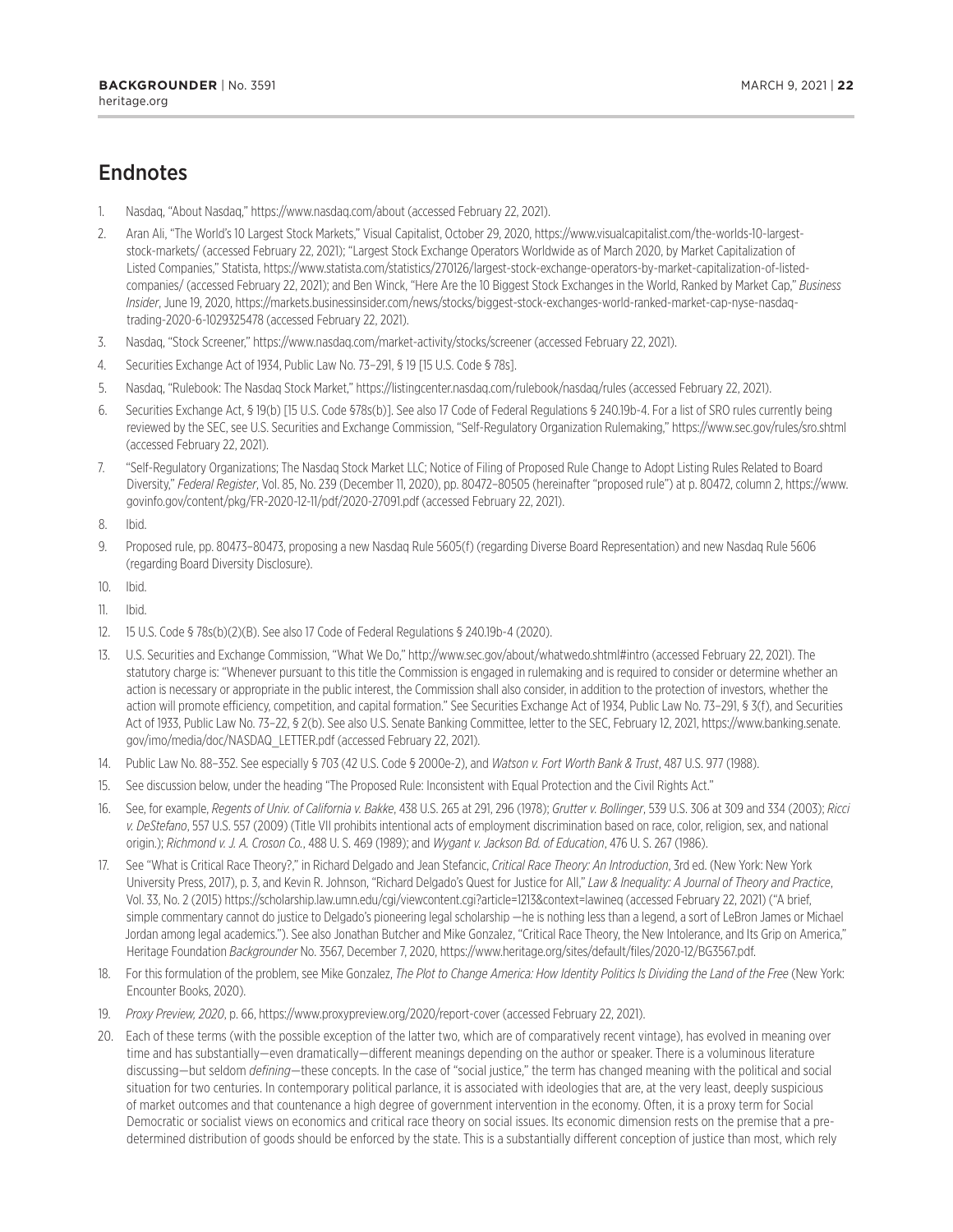on evaluating individual actions, merit, and desert. This *Backgrounder* does not address the details of these various ideas. Nasdaq's discussion in its proposed rule submission is typical. It opines about how important "social justice" is (and "stakeholders" are) as the motivation for the proposed rule. Yet it fails to actually discuss what social justice is or to define "stakeholder"—let alone offering suggestions on how boards or management would weigh the claims of competing "stakeholders" or the implications of these concepts for shareholders and society at large. To Nasdaq, social justice and stakeholders are buzzwords or fuzzwords that count as virtue-signaling for Nasdaq management. For a selection of recent, and more serious, discussions of these concepts from both critical and supportive perspectives, see Gonzalez, *The Plot to Change America*; Peter W. Wood, *Diversity Rules* (New York: Encounter Books, 2019); Brian Barry, *Why Social Justice Matters* (Cambridge: Polity Press, 2005); Michael Novak, Paul Adams, and Elizabeth Shaw, *Social Justice Isn't What You Think It Is* (New York: Encounter Books, 2015); David Miller, *Principles of Social Justice*, revised ed. (Cambridge: Harvard University Press, 2001); Thomas Patrick Burke, *The Concept of Justice: Is Social Justice Just?* (New York: Bloomsbury Academic, 2011); and Friedrich A. von Hayek, "The Atavism of Social Justice," in Friedrich A. von Hayek, *New Studies in Philosophy, Politics, Economics and the History of Ideas*, chapter 5 (Abingdon-on-Thames: Routledge, 1978). For historical context, see Leonard Trelawny, *The Elements of Social Justice* (London: George Allen & Unwin, 1922), and John Bates Clark, *Social Justice Without Socialism* (Boston: Houghton Mifflin, 1914).

- 21. See the section below, headed "The Social Welfare Cost of ESG Requirements."
- 22. U.S. Securities and Exchange Commission, "What We Do."
- 23. The statutory charge is: "Whenever pursuant to this title the Commission is engaged in rulemaking and is required to consider or determine whether an action is necessary or appropriate in the public interest, the Commission shall also consider, in addition to the protection of investors, whether the action will promote efficiency, competition, and capital formation." See Securities Exchange Act of 1934, Public Law No. 73-291, § 3(f), and Securities Act of 1933, Public Law No. 73–22, § 2(b).
- 24. *Proxy Preview, 2020*, p. 66.
- 25. See, for example, the New York City Comptroller's Office Board Accountability Project 3.0 campaign. Scott M. Stringer, "Boardroom Accountability Project," New York City Comptroller, https://comptroller.nyc.gov/services/financial-matters/boardroom-accountability-project/boardroomaccountability-project-3-0/ (accessed February 22, 2021). See also Andrew Ramonas, "Illinois Treasurer Urges SEC to Adopt Diversity Mandates," Bloomberg Law, September 16, 2020, https://news.bloomberglaw.com/securities-law/illinois-treasurer-urges-sec-to-adopt-diversity-mandates (accessed February 22, 2021).
- 26. See U.S. Securities and Exchange Commission, "Regulation S-K, Questions and Answers of General Applicability," September 21, 2020, https://www. sec.gov/divisions/corpfin/guidance/regs-kinterp.htm#116-11 (accessed February 22, 2021).

Question 116.11

Question: In connection with preparing Item 401 disclosure relating to director qualifications, certain board members or nominees have provided for inclusion in the company's disclosure certain self-identified specific diversity characteristics, such as their race, gender, ethnicity, religion, nationality, disability, sexual orientation, or cultural background. What disclosure of self-identified diversity characteristics is required under Item 401 or, with respect to nominees, under Item 407?

Answer: Item 401(e) requires a brief discussion of the specific experience, qualifications, attributes, or skills that led to the conclusion that a person should serve as a director. Item 407(c)(2)(vi) requires a description of how a board implements any policies it follows with regard to the consideration of diversity in identifying director nominees. To the extent a board or nominating committee in determining the specific experience, qualifications, attributes, or skills of an individual for board membership has considered the self-identified diversity characteristics referred to above (e.g., race, gender, ethnicity, religion, nationality, disability, sexual orientation, or cultural background) of an individual who has consented to the company's disclosure of those characteristics, we would expect that the company's discussion required by Item 401 would include, but not necessarily be limited to, identifying those characteristics and how they were considered. Similarly, in these circumstances, we would expect any description of diversity policies followed by the company under Item 407 would include a discussion of how the company considers the self-identified diversity attributes of nominees as well as any other qualifications its diversity policy takes into account, such as diverse work experiences, military service, or socio-economic or demographic characteristics. [February 6, 2019]

U.S. Securities and Exchange Commission, "Section 134, Item 501," September 21, 2020, https://www.sec.gov/divisions/corpfin/guidance/regs-kinterp. htm#133-13 (accessed February 22, 2021).

#### Question 133.13

Question: In connection with preparing Item 401 disclosure relating to director qualifications, certain board members or nominees have provided for inclusion in the company's disclosure certain self-identified specific diversity characteristics, such as their race, gender, ethnicity, religion, nationality, disability, sexual orientation, or cultural background. What disclosure of self-identified diversity characteristics is required under Item 401 or, with respect to nominees, under Item 407?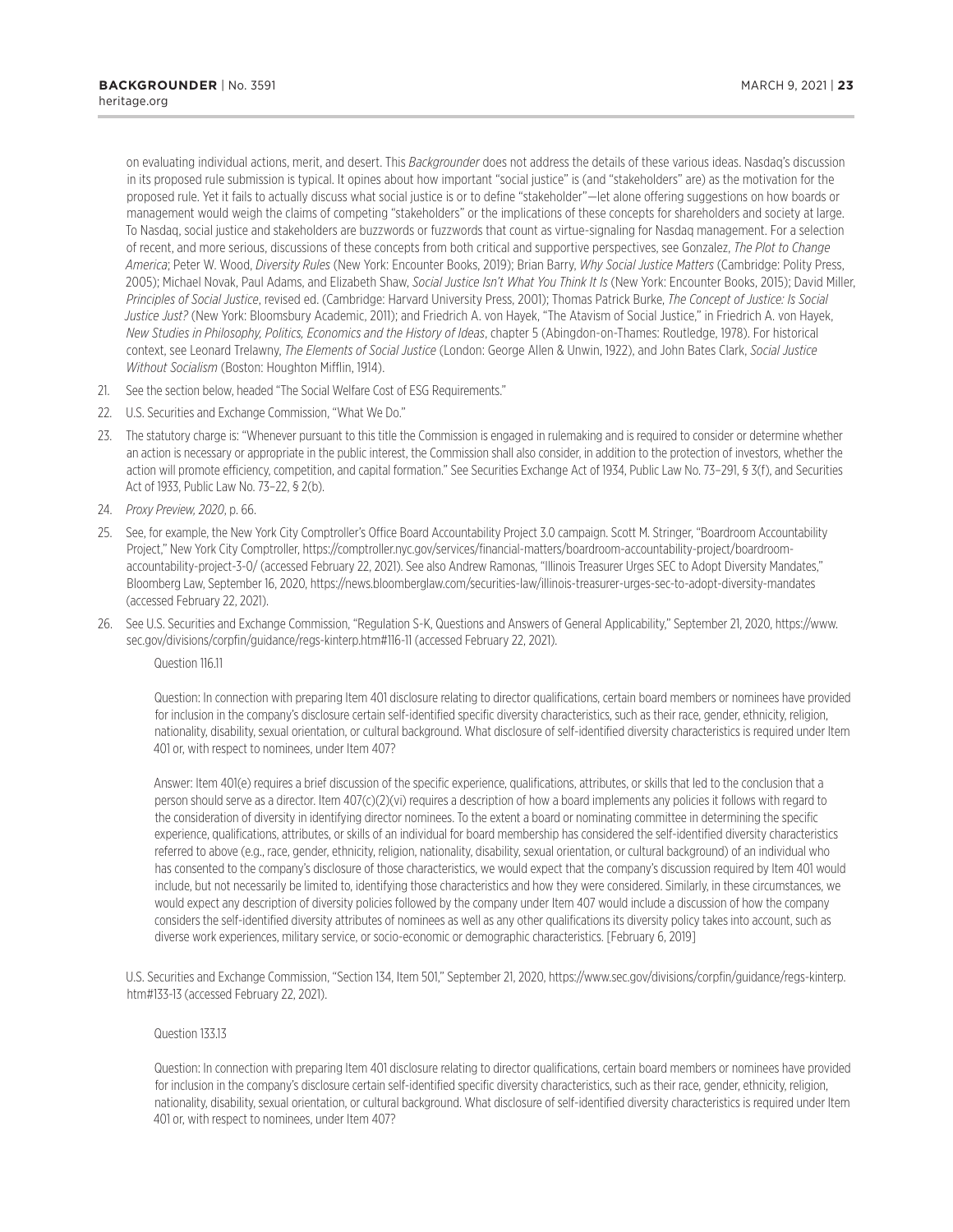Answer: Item 401(e) requires a brief discussion of the specific experience, qualifications, attributes, or skills that led to the conclusion that a person should serve as a director. Item 407(c)(2)(vi) requires a description of how a board implements any policies it follows with regard to the consideration of diversity in identifying director nominees. To the extent a board or nominating committee in determining the specific experience, qualifications, attributes, or skills of an individual for board membership has considered the self-identified diversity characteristics referred to above (e.g., race, gender, ethnicity, religion, nationality, disability, sexual orientation, or cultural background) of an individual who has consented to the company's disclosure of those characteristics, we would expect that the company's discussion required by Item 401 would include, but not necessarily be limited to, identifying those characteristics and how they were considered. Similarly, in these circumstances, we would expect any description of diversity policies followed by the company under Item 407 would include a discussion of how the company considers the self-identified diversity attributes of nominees as well as any other qualifications its diversity policy takes into account, such as diverse work experiences, military service, or socio-economic or demographic characteristics.

- 27. The Equal Employment Opportunity Commission (EEOC) brings between 70,000 and 100,000 charges annually. See Equal Employment Opportunity Commission, "Charge Statistics (Charges filed with EEOC) FY 1997 Through FY 2019," https://www.eeoc.gov/statistics/charge-statistics-charges-filedeeoc-fy-1997-through-fy-2019 (accessed February 22, 2021). Additionally, there are private lawsuits.
- 28. See, for example, Friedrich A. Hayek, "The Use of Knowledge in Society," *The American Economic Review*, Vol. 35, No. 4 (September 1945), pp. 519–530, https://www.econlib.org/library/Essays/hykKnw.html (accessed February 22, 2021), and Friedrich A. Hayek, *The Fatal Conceit: The Errors of Socialism* (Chicago: University of Chicago Press, 1988). See also James M. Buchanan, *The Collected Works of James M. Buchanan, The Logical Foundations of Constitutional Liberty*, Vol. 1 (Carmel, IN: Liberty Fund, 1999), p. 46. From a lecture originally given at the Institute for Advanced Studies in Vienna, Austria, in 1979: "My primary title for this lecture, 'Politics without Romance,' was chosen for its descriptive accuracy. Public choice theory has been the avenue through which a romantic and illusory set of notions about the workings of governments and the behavior of persons who govern has been replaced by a set of notions that embody more skepticism about what governments can do and what governors will do, notions that are surely more consistent with the political reality that we may all observe about us. I have often said that public choice offers a 'theory of governmental failure' that is fully comparable to the 'theory of market failure' that emerged from the theoretical welfare economics of the 1930's and 1940's [sic]."
- 29. W. Gary Simpson, David A. Carter, and Frank D'Souza, "What Do We Know About Women on Boards?" *Journal of Applied Finance*, Vol. 20, No. 2 (2010), https://papers.ssrn.com/sol3/papers.cfm?abstract\_id=2693058 (accessed February 22, 2021).
- 30. Deborah L. Rhode and Amanda K. Packel, "Diversity on Corporate Boards: How Much Difference Does Difference Make?" *Delaware Journal of Corporate Law*, Vol. 39, No. 2 (2014) pp. 377–426, https://ssrn.com/abstract=1685615 (accessed February 22, 2021).
- 31. Government Accountability Office, "Corporate Boards: Strategies to Address Representation of Women Include Federal Disclosure Requirements," GAO–16–30, December 2015, p. 5, https://www.gao.gov/assets/680/674008.pdf (accessed February 22, 2021).
- 32. Jan Luca Pletzer et al., "Does Gender Matter? Female Representation on Corporate Boards and Firm Financial Performance: A Meta-Analysis," *PLoS ONE*, Vol. 10, No. 6 (2015), https://journals.plos.org/plosone/article?id=10.1371/journal.pone.0130005 (accessed February 22, 2021).
- 33. Alice H. Eagly "When Passionate Advocates Meet Research on Diversity, Does the Honest Broker Stand a Chance?" *Journal of Social Issues*, Vol. 72, No. 2 (2016), pp. 199–222, https://www.psychologie.uzh.ch/dam/jcr:94328113-6e62-4545-80a5-9c2ac865c95d/Eagly-2016-Journal\_of\_Social\_Issues.pdf (accessed February 22, 2021).
- 34. David A. Carter, Frank P. D'Souza, Betty J. Simkins, and W. Gary Simpson, "The Gender and Ethnic Diversity of US Boards and Board Committees and Firm Financial Performance," *Corporate Governance: An International Review*, Vol. 18, No. 5 (September 2010), pp. 396-414, https://ssrn.com/ abstract=1677099 (accessed February 22, 2021).
- 35. Jens Hagendorff and Kevin Keasey, "The Value of Board Diversity in Banking: Evidence from the Market for Corporate Control," *European Journal of Finance*, Vol. 18, No. 1 (2012), pp. 41–58.
- 36. Nuria Reguera Alvarado, Joaquina Laffarga Briones, and Pilar de Fuentes Ruiz, "Gender Diversity on Boards of Directors and Business Success," *Investment Management and Financial Innovations*, Vol. 8, No. 1 (April 15, 2011), pp. 199–209, https://businessperspectives.org/images/pdf/ applications/publishing/templates/article/assets/3868/imfi\_en\_2011\_01c\_Alvarado.pdf (accessed February 22, 2021).
- 37. Renée B. Adams and Daniel Ferreira, "Women in the Boardroom and Their Impact on Governance and Performance," European Corporate Governance Institute Finance *Working Paper* No. 57/2004, October 22, 2008, https://ssrn.com/abstract=1107721 (accessed February 22, 2021).
- 38. Kenneth Robinson Ahern and Amy Dittmar, "The Changing of the Boards: The Impact on Firm Valuation of Mandated Female Board Representation," *Quarterly Journal of Economics*, Vol. 127, No. 1 (2012), pp. 137–197, https://ssrn.com/abstract=1364470 (accessed February 22, 2021).
- 39. Harald Dale-Olsen, Pal Schone, and Mette Verner, "Diversity Among Norwegian Boards of Directors: Does a Quota for Women Improve Firm Performance?" *Feminist Economics*, Vol. 19, No. 4 (October 2013), pp. 110–135, https://www.tandfonline.com/doi/abs/10.1080/13545701.2013.830188 (accessed February 22, 2021).
- 40. Daehyun Kim and Laura T. Starks, "Gender Diversity on Corporate Boards: Do Women Contribute Unique Skills?" *American Economic Review*, Vol. 106, No. 5 (May 2016), pp. 267–271, https://www.aeaweb.org/articles?id=10.1257/aer.p20161032 (accessed February 22, 2021).
- 41. Maelia Bianchi and George Latridis, "Board Gender Diversity and Corporate Financial Performance: Evidence from CAC 40," *Investment Management and Financial Innovations*, Vol. 11, No. 4 (October 31, 2014), pp. 25–35, https://businessperspectives.org/images/pdf/applications/publishing/templates/ article/assets/6059/imfi\_en\_2014\_04\_Bianchi.pdf (accessed February 22, 2021).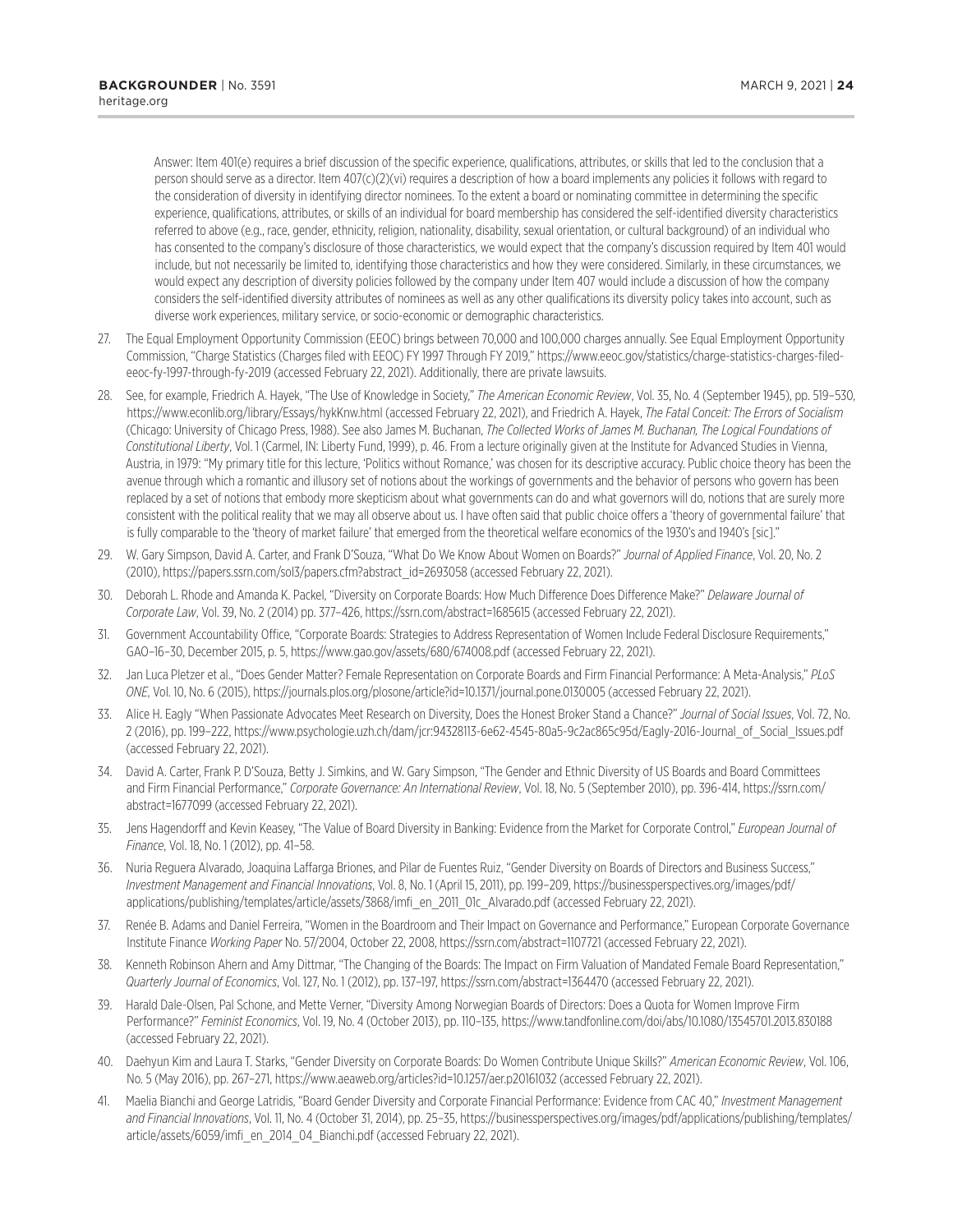- 42. Collins G. Ntim, "Board Diversity and Organizational Valuation: Unravelling the Effects of Ethnicity and Gender," *Journal of Management and Governance*, Vol. 19, No. 1, pp. 167–195, https://ssrn.com/abstract=2338073 (accessed February 22, 2021).
- 43. Gennaro Bernile, Vineet Bhagwat, and Scott E. Yonker, "Board Diversity, Firm Risk, and Corporate Policies," *Journal of Financial Economics*, Vol. 127, No. 3 (March 2017), pp. 588–612, https://ssrn.com/abstract=2733394 (accessed February 22, 2021).
- 44. Proposed rule and accompanying text.
- 45. OLS is a common linear regression method.
- 46. For a partial list, see U.S. Securities and Exchange Commission, "Self-Regulatory Organization Rulemaking," https://www.sec.gov/rules/sro.shtml (accessed February 22, 2021).
- 47. William A. Birdthistle and M. Todd Henderson, "Becoming a Fifth Branch," *Cornell Law Review*, Vol. 99, No. 1 (2013), pp. 1–69, https://papers.ssrn. com/sol3/papers.cfm?abstract\_id=2172935 (accessed February 22, 2021) ("SROs have been losing their independence, growing distant from their industry members, and accruing rulemaking, enforcement, and adjudicative powers that more closely resemble governmental agencies such as the Securities and Exchange Commission and the Commodity Futures Trading Commission.… This process by which these self-regulatory organizations shed their independence for an increasingly governmental role is highly undesirable from an array of normative viewpoints. For those who are skeptical of governmental regulation, deputizing private bodies to increase governmental involvement is clearly problematic."); Andrew F. Tuch, "The Self-Regulation of Investment Bankers," *George Washington Law Review*, Vol. 83, No. 1 (December 2014), pp. 101–175, http://www.gwlr.org/wpcontent/uploads/2015/03/83-Geo-Wash-L-Rev-101.pdf (accessed February 22, 2021); Hester Peirce, "The Financial Industry Regulatory Authority: Not Self-Regulation after All," Mercatus Center *Working Paper*, January 2015, https://www.mercatus.org/system/files/Peirce-FINRA\_0.pdf (accessed February 22, 2021); and Daniel M. Gallagher, "Market 2012: Time for a Fresh Look at Equity Market Structure and Self-Regulation," U.S. Securities and Exchange Commission, October 4, 2012, https://www.sec.gov/News/Speech/Detail/Speech/1365171491376 (accessed February 22, 2021). Occupation licensing is often controlled by SROs or quasi-governmental organizations. On occupation licensing generally as a barrier to entry, see White House, "Occupational Licensing: A Framework for Policymakers," July 2015, https://obamawhitehouse.archives.gov/sites/default/files/docs/licensing\_report\_ final nonembargo.pdf (accessed February 22, 2021), and Dick M. Carpenter et al., "License to Work: A National Study of Burdens from Occupation *Licensing*," Institute for Justice, May 2012, https://www.ij.org/images/pdf\_folder/economic\_liberty/occupational\_licensing/licensetowork.pdf (accessed February 22, 2021).
- 48. David R. Burton, "Reforming FINRA," Heritage Foundation *Backgrounder* No. 3181, February 1, 2017, https://www.heritage.org/sites/default/ files/2017-02/BG3181.pdf; Roberta S. Karmel, "Should Securities Industry Self-Regulatory Organizations Be Considered Government Agencies?" *Stanford Journal of Law, Business & Finance*, Vol. 14, No. 1 (Fall 2008), http://brooklynworks.brooklaw.edu/cgi/viewcontent. cgi?article=1376&context=faculty (accessed February 22, 2021); Peirce, "The Financial Industry Regulatory Authority: Not Self-Regulation After All"; Jonathan Macey and Caroline Novogrod, "Enforcing Self-Regulatory Organization's Penalties and the Nature of Self-Regulation," *Hofstra Law Review*, Vol. 40 (2012), pp. 963–1003, https://digitalcommons.law.yale.edu/cgi/viewcontent.cgi?article=5671&context=fss\_papers (accessed February 22, 2021); and Luis A. Aguilar, "The Need for Robust SEC Oversight of SROs," U.S. Securities and Exchange Commission, May 8, 2013, https://www.sec.gov/News/ PublicStmt/Detail/PublicStmt/1365171515546 (accessed February 22, 2021).
- 49. *Jackson v. Metropolitan Edison Co.*, 419 U.S. 345, 351, 95 S.Ct. 449, 42 L.Ed.2d 477 (1974).
- 50. *Blum v. Yaretsky*, 457 U.S. 991, 1004-05, 102 S.Ct. 2777, 73 L.Ed.2d 534 (1982).
- 51. See Federal Rules of Appellate Procedure (FRAP) 32.1, and John Szmer, Robert K. Christensen, and Ashlyn Kuersten, "The Efficiency of Federal Appellate Decisions: An Examination of Published and Unpublished Opinions," *The Justice System Journal*, Vol. 33, No. 3 (2012), p. 319, http://spia.uga. edu/faculty\_pages/rc/law\_pa\_files/Pub12\_JSJ\_EfficiencyFedAppCourts.pdf (accessed February 22, 2021) (finding that three-quarters of federal appellate decisions are now unpublished [unreported] and given that FRAP 32.1, after January 1, 2007, allows attorneys to cite opinions "designated as 'unpublished,' 'not for publication,' 'non-precedential,' 'not precedent,' or the like, unpublished opinions are of greater importance).
- 52. *Santos-Buch v. Financial Industry Regulatory Authority, Inc.*, U.S. Court of Appeals for the Second Circuit, No. 14-2767-cv, January 30, 2015, unpublished opinion (accessed February 22, 2021).
- 53. *Busacca v. S.E.C*, U.S. Court of Appeals for the Eleventh Circuit, No. 10-15918, December 28, 2011, unpublished opinion, https://www.sec.gov/litigation/ opinions/2010/34-63312-appeal.pdf (accessed February 22, 2021).
- 54. *D'Alessio v. S.E.C.*, 380 F.3d 112, 120 n.12 (2d Cir. 2004) (discussing whether the NASD is a state actor, but asserting that a determination of that issue was not necessary in that case); *D.L. Cromwell Investments v. NASD Regulation*, 279 F.3d 155 (2d Cir. 2002) (finding that NASD is not a state actor); *Desiderio v. NASD*, 191 F.3d 198, 206 (2d Cir. 1999) (finding that NASD is not a state actor but recognizing that "private entities may be held to constitutional standards if their actions are 'fairly attributable' to the state"); *Gold v. SEC*, 48 F.3d 987 (7th Cir. 1995) (finding that due process was provided and side-stepping the state action issue); and *Intercontinental Industries, Inc. v. American Stock Exchange*, 452 F.2d 935 (5th Cir. 1971) ("The intimate involvement of the [American Stock] Exchange with the Securities and Exchange Commission brings it within the purview of the Fifth Amendment controls over governmental due process."). The American Stock Exchange was acquired by the New York Stock Exchange in 2008 and since 2012 has been called NYSE MKT. See also *Saad v. SEC*, 718 F. 3d 904 (DC Cir. 2013) (finding that the commission abused its discretion in failing to address several potentially mitigating factors when upholding a FINRA lifetime bar).
- 55. Office of Chief Counsel, Memorandum No. 201623006, Internal Revenue Service, June 3, 2016, http://brokeandbroker.com/PDF/IRSFINRAFines.pdf (accessed February 22, 2021).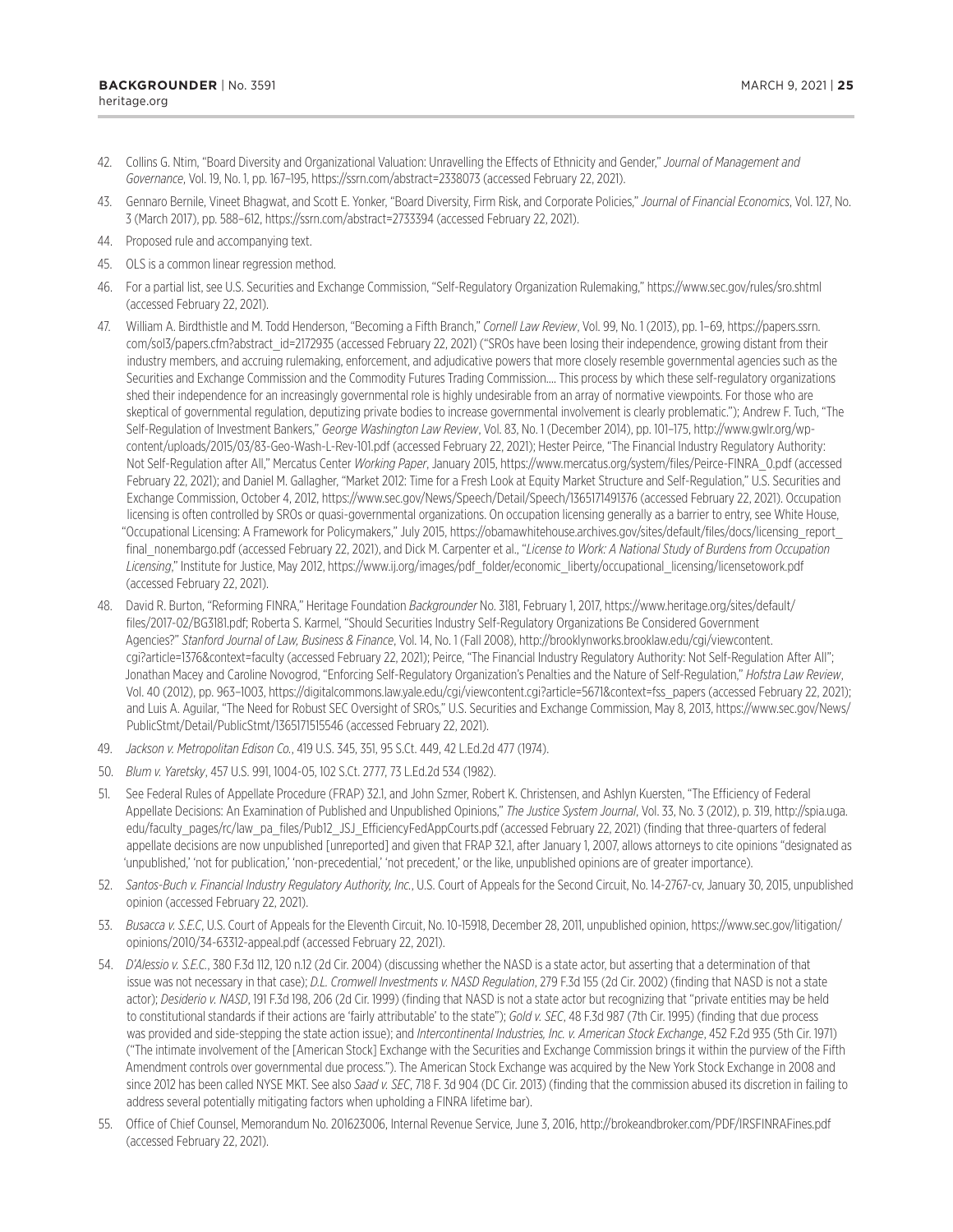- 57. 637 F.3d 112 (2d Cir. 2011), cert. denied January 17, 2012.
- 58. Ibid. (Emphasis added.)
- 59. *Watson v. Fort Worth Bank & Trust*, 487 U.S. 977, 992 (1988) ("We agree that the inevitable focus on statistics in disparate impact cases could put undue pressure on employers to adopt inappropriate prophylactic measures. It is completely unrealistic to assume that unlawful discrimination is the sole cause of people's failing to gravitate to jobs and employers in accord with the laws of chance. It would be equally unrealistic to suppose that employers can eliminate, or discover and explain, the myriad of innocent causes that may lead to statistical imbalances in the composition of their workforces" [internal citations omitted].).
- 60. Section 703 of the Civil Rights Act of 1964, 42 U.S. Code § 2000e-2.
- 61. 42 U.S. Code § 2000e–2(j).
- 62. David R. Burton, "A Guide to Labor and Employment Law Reforms," Heritage Foundation *Backgrounder* No. 3535, October 9, 2020, https://www. heritage.org/sites/default/files/2020-10/BG3535.pdf. See especially the "Independent Contractors" section.
- 63. Equal Employment Opportunity Commission, "Compliance Manual on 'Threshold Issues,'" § 2-III(A)(1)(d), https://www.eeoc.gov/laws/guidance/ section-2-threshold-issues#2-III-A-1-d (accessed February 22, 2021) ("In most circumstances, individuals who are partners, officers, members of boards of directors, or major shareholders will not qualify as employees.").
- 64. Cal. Labor Code § 3351(c) (The definition of employee includes "[a]ll officers and members of boards of directors of quasi-public or private corporations while rendering actual service for the corporations for pay.").
- 65. *Bolling v. Sharpe*, 347 U.S. 497 (1954), and *Adarand Constructors, Inc. v. Pena*, 515 U.S. 200 (1995). See also *Buckley v. Valeo*, 424 U.S. 1 (1976).
- 66. *Shaw v. Reno*, 509 U.S. 630, 643-644 (1993). See also *Brown v. Board of Education of Topeka*, 347 U.S. 483 (1954); *Loving v. Virginia*, 388 U.S. 1 (1967), and *Personnel Administrator of Mass. v. Feeney*, 442 U.S. 256, 272 (1979).
- 67. *Richmond v. J. A. Croson Co.*, 488 U. S. 469, 493 (1989).
- 68. *Miller v. Johnson*, 515 U.S. 900, 905 (1995).
- 69. *Regents of Univ. of California v. Bakke*, 438 U.S. 265 at 291, 296 (1978).
- 70. *Parents Involved in Community Schools v. Seattle School District No. 1*, 551 U.S. 701, 748 (2007), https://www.supremecourt.gov/opinions/ boundvolumes/551bv.pdf (accessed February 22, 2021).
- 71. *Reed v. Reed*, 404 U.S. 71 (1971); *Frontiero v. Richardson*, 411 U.S. 677, 688 (1973) ("classifications based upon sex, like classifications based upon race, alienage, and national origin, are inherently suspect and must therefore be subjected to close judicial scrutiny."); *Weinberger v. Wiesenfeld*, 420 U.S. 636 (1975); *Craig v. Boren*, 429 U.S. 190 (1976); *Califano v. Goldfarb*, 430 U.S. 199 (1977); *Kirchberg v. Feenstra*, 450 U. S. 455 (1981); *United States v. Virginia*, 518 U.S. 515 (1996); and *Nevada Department of Human Resources v. Hibbs*, 538 U.S. 721 (2003).
- 72. *United States v. Virginia*, 518 U.S. 515, 533 (1996).
- 73. *Bostock v. Clayton County*, 590 U.S. \_\_ (2020), https://www.supremecourt.gov/opinions/19pdf/17-1618\_hfci.pdf (accessed February 22, 2021) ("discrimination based on homosexuality or transgender status necessarily entails discrimination based on sex…. In Title VII, Congress adopted broad language making it illegal for an employer to rely on an employee's sex when deciding to fire that employee.… We do not hesitate to recognize today a necessary consequence of that legislative choice: An employer who fires an individual merely for being gay or transgender defies the law.")
- 74. Martin Luther King, Jr., "I Have a Dream," address delivered August 28, 1963, https://kinginstitute.stanford.edu/king-papers/documents/i-have-dreamaddress-delivered-march-washington-jobs-and-freedom (accessed February 22, 2021).
- 75. Katherine Franke, "Symposium: The Liberal, Yet Powerful, Feminism of Ruth Bader Ginsburg," October 9, 2020, https://www.scotusblog.com/2020/10/ symposium-the-liberal-yet-powerful-feminism-of-ruth-bader-ginsburg/ (accessed February 22, 2021), and Robert Cohen and Laura J. Dull, "Supplemental Online Material for 'Teaching About the Feminist Rights Revolution': Ruth Bader Ginsburg as 'The Thurgood Marshall of Women's Rights,'" November 2017, https://tah.oah.org/november-2017/supplemental-online-material-for-teaching-about-the-feminist-rights-revolution-ruthbader-ginsburg-as-the-thurgood-marshall-of/ (accessed February 22, 2021).
- 76. *Grutter v. Bollinger*, 539 U. S. 306, 353 (2003), Thomas opinion (concurring in part and dissenting in part), https://www.supremecourt.gov/opinions/ boundvolumes/539bv.pdf (accessed February 22, 2021).
- 77. Merriam-Webster Online, "Racism," https://www.merriam-webster.com/dictionary/racism (accessed February 22, 2021).

78. Ibid.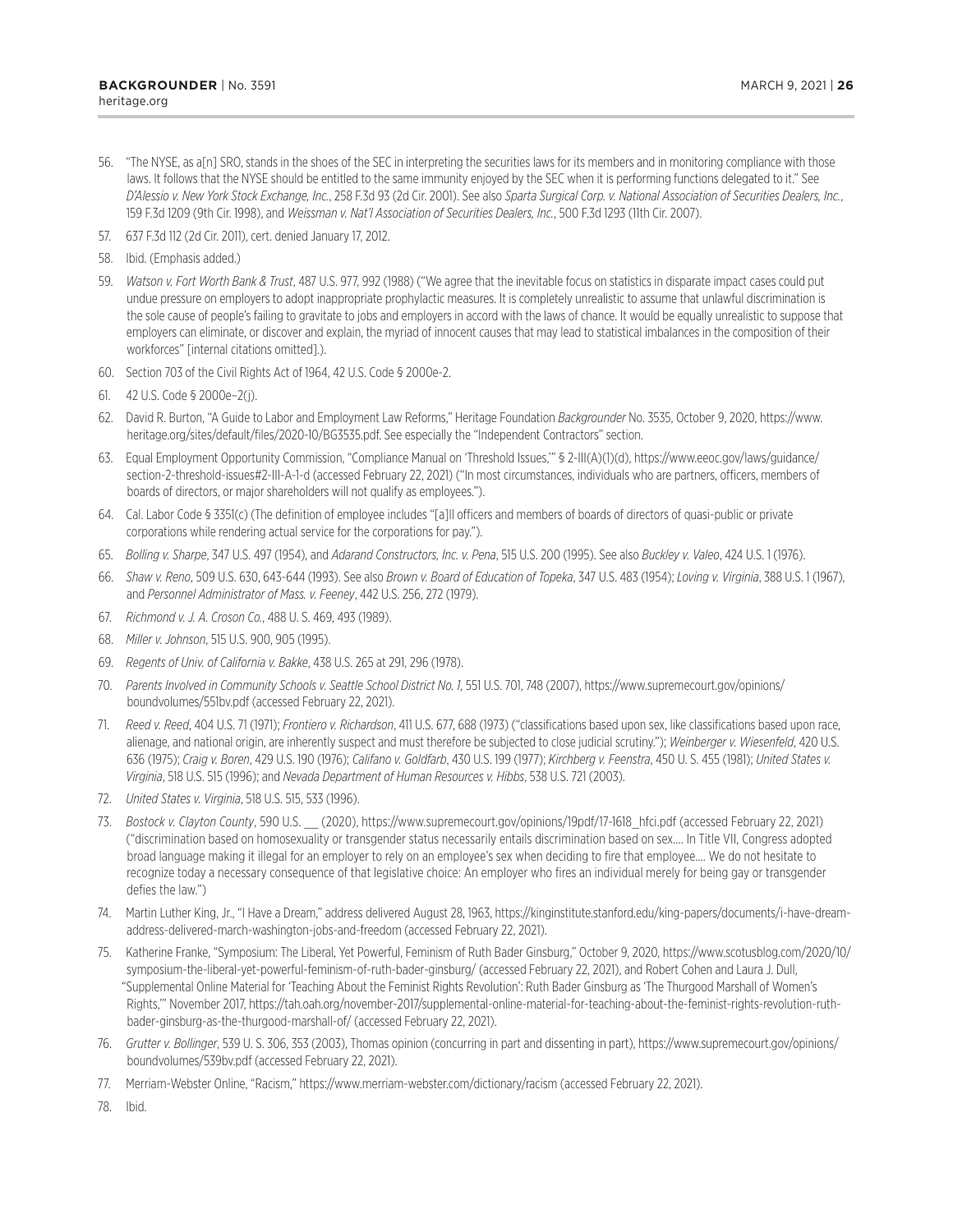80. See, e.g., *Proxy Preview, 2020*.

- 81. Ibid. at p. 66.
- 82. For example, see Scott M. Stringer, "Boardroom Accountability Project," and Ramonas, "Illinois Treasurer Urges SEC to Adopt Diversity Mandates."
- 83. David R. Burton, comment letter to Jeanne Wilson (regarding Financial Factors in Selecting Plan Investments), July 30, 2020, https://www.dol.gov/sites/ dolgov/files/EBSA/laws-and-regulations/rules-and-regulations/public-comments/1210-AB95/00595.pdf (accessed February 22, 2021), and David R. Burton, comment letter to Jeanne K. Wilson (regarding Fiduciary Duties Regarding Proxy Voting and Shareholder Rights), October 5, 2020, https://www. dol.gov/sites/dolgov/files/EBSA/laws-and-regulations/rules-and-regulations/public-comments/1210-AB91/00232.pdf (accessed February 22, 2021).
- 84. See footnote 20 above.
- 85. See next section.
- 86. Arnold C. Harberger, "The Incidence of the Corporation Income Tax," *Journal of Political Economy* (June 1962), pp. 215–240; Alan J. Auerbach and James R. Hines, "Taxation and Economic Efficiency," in Martin Feldstein and A. J. Auerbach, eds., *Handbook of Public Economics* (Amsterdam: North Holland, 2002); and John Creedy, "The Excess Burden of Taxation and Why It (Approximately) Quadruples When the Tax Rate Doubles," New Zealand Treasury *Working Paper* No. 03/29, December 2003, https://treasury.govt.nz/sites/default/files/2007-10/twp03-29.pdf (accessed February 22, 2021). See also, for example, N. Gregory Mankiw, *Principles of Economics*, 4th ed. (Boston: Cengage Learning, 2006), chapter 8 (or many other textbooks on price theory, microeconomics, or principles of economics).
- 87. See Robert E. Hall and Dale Jorgenson, "Tax Policy and Investment Behavior," *American Economic Review*, Vol. 57, No. 3 (June 1967), pp. 391–414. This section covers the basic user cost of capital analysis with taxes. See also Dale W. Jorgenson, *Investment: Capital Theory and Investment Behavior* (Cambridge, MA: MIT Press, 1996), and John Creedy and Norman Gemmell, "Taxation and the User Cost of Capital: An Introduction," New Zealand Treasury *Working Paper* No. 04/2015, March 2015, https://www.wgtn.ac.nz/cpf/publications/pdfs/2015-pubs/WP04\_2015\_Taxation-and-User-Cost.pdf (accessed February 22, 2021).
- 88. In the economics literature, this question is usually phrased as, "What is the incidence of the corporate income tax?"
- 89. Government estimators are among the few who cling to the view that shareholders bear most of the burden. Joint Committee on Taxation, "Modeling the Distribution of Taxes on Business Income," JCX–14–13, October 16, 2013, https://www.jct.gov/publications. html?func=download&id=4528&chk=4528&no\_html=1 (accessed February 22, 2021) (25 percent labor), and Julie Anne Cronin et al., "Distributing the Corporate Income Tax: Revised U.S. Treasury Methodology," *National Tax Journal*, March 2013, https://www.ntanet.org/NTJ/66/1/ntj-v66n01p239-62 distributing-corporate-income-tax.pdf (18 percent labor) (accessed February 22, 2021).
- 90. The non-corporate sector can be affected because competition will eventually cause wages, prices, and after-tax returns in the corporate *and* noncorporate sectors to be the same. For a more detailed explanation, see Arnold C. Harberger, "The Incidence of the Corporation Income Tax," *Journal of Political Economy*, Vol. 70, No. 3 (June 1962), pp. 215–240.
- 91. The focus of the economics profession to date has been almost exclusively the impact on capital and labor rather than customers.
- 92. Arnold C. Harberger, "The ABCs of Corporation Tax Incidence: Insights into the Open-Economy Case," in *Tax Policy and Economic Growth* (Washington, DC: American Council for Capital Formation, 1995); Arnold C. Harberger, "The Incidence of the Corporation Income Tax Revisited," *National Tax Journal*, Vol. 61, No. 2 (June 2008), pp. 303–312, http://www.ntanet.org/NTJ/61/2/ntj-v61n02p303-12-incidence-corporation-income-tax.pdf (accessed February 22, 2021); Matthew H. Jensen and Aparna Mathur, "Corporate Tax Burden on Labor: Theory and Empirical Evidence," *Tax Notes*, June 6, 2011, https://www. aei.org/wp-content/uploads/2011/06/Tax-Notes-Mathur-Jensen-June-2011.pdf (accessed February 22, 2021); Kevin A. Hassett and Aparna Mathur, "A Spatial Model of Corporate Tax Incidence," American Enterprise Institute, December 1, 2010, https://www.aei.org/wp-content/uploads/2011/10/-a-spatialmodel-of-corporate-tax-incidence\_105326418078.pdf (accessed February 22, 2021); Robert Carroll, "The Corporate Income Tax and Workers' Wages: New Evidence from the 50 States," Tax Foundation *Special Report* No. 169, August 3, 2009, https://taxfoundation.org/corporate-income-tax-and-workerswages-new-evidence-50-states/ (accessed February 22, 2021); Desai Mihir, Fritz Foley, and James Hines, "Labor and Capital Shares of the Corporate Tax Burden: International Evidence," December 2007, http://piketty.pse.ens.fr/files/Desaietal2007.pdf (accessed February 22, 2021); and "Why Do Workers Bear a Significant Share of the Corporate Income Tax?" in Jason J. Fichtner and Jacob M. Feldman, "The Hidden Cost of Federal Tax Policy," 2015, https://www. mercatus.org/system/files/Fichtner-Hidden-Cost-ch4-web.pdf (accessed February 22, 2021). For a contrary view, see Kimberly A. Clausing, "In Search of Corporate Tax Incidence," Tax Law Review, Vol. 65, No. 3 (2012), pp. 433-472, http://ssrn.com/abstract=1974217 (accessed February 22, 2021).
- 93. It requires extreme, implausible assumptions about elasticities of demand for, or supply of, factors for this not to be the case. Alan J. Auerbach, "Who Bears the Corporate Tax? A Review of What We Know," National Bureau of Economic Research *Working Paper* No. 11686, October 2005, http://www.nber.org/ papers/w11686.pdf (accessed February 22, 2021); William M. Gentry, "A Review of the Evidence on the Incidence of the Corporate Income Tax," Department of the Treasury, Office of Tax Analysis, *OTA Paper* No. 101, December 2007, https://www.treasury.gov/resource-center/tax-policy/tax-analysis/Documents/ WP-101.pdf (accessed February 22, 2021); and Stephen J. Entin, "Tax Incidence, Tax Burden, and Tax Shifting: Who Really Pays The Tax?" Heritage Foundation *Center for Data Analysis Report* No. 04–12, November 5, 2004, http://s3.amazonaws.com/thf\_media/2004/pdf/cda04-12.pdf.